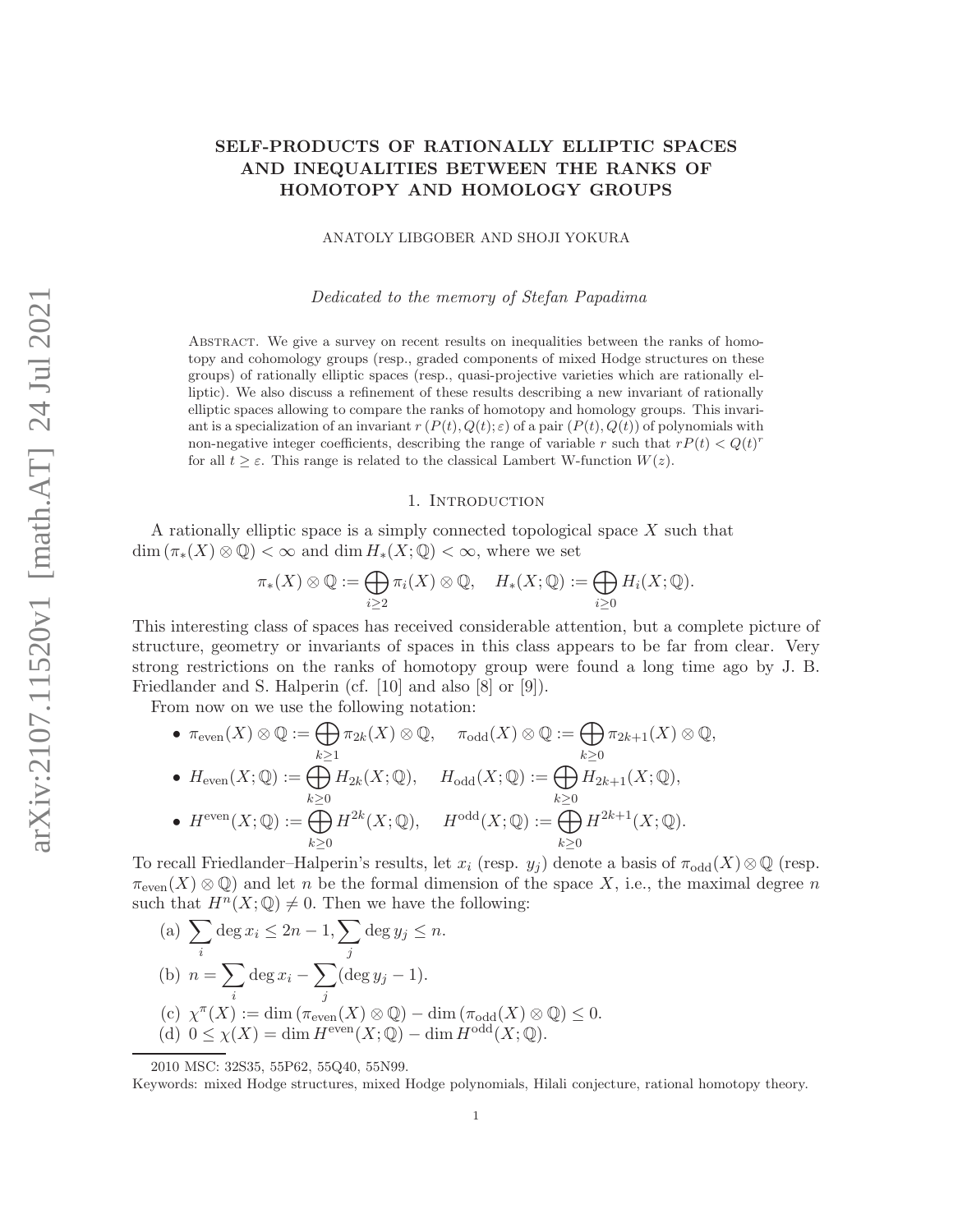(e)  $\chi(X) > 0 \Longleftrightarrow \chi^{\pi}(X) = 0.$ 

As for the Betti number, the following are known:

- (1) Betti numbers  $b_i = \dim H_i(X; \mathbb{Q})$  of X satisfy Poincaré duality [8, §38 Poincaré Duality]. In particular  $b_n = 1$  and  $b_{n-1} = b_1 = 0$ .
- (2) Betti numbers satisfy inequalities:  $b_m \leq \frac{1}{2}$ 2  $\sqrt{n}$ m  $\setminus$  $, m \neq 0, n$  (cf. [23, Corollary to Theorem 1]). This inequality implies  $\dim H^*(X; \mathbb{Q}) \leq 2^{n-1} + 1$ , which is sharper than dim  $H^*(X; \mathbb{Q}) \leq 2^n$  ([9, Theorem 2.75]).

Regarding the dimensions of the rational homotopy groups and the rational homology groups (which are the same as the rational cohomology groups by the universal coefficient theorem), in [14] (cf. [15, 16]) M. R. Hilali made the following conjecture, which is wellknown as "Hilali conjecture", which is still open although it is known that the conjecture holds for many spaces such as elliptic spaces of pure type, H-spaces, nilmanifolds, symplectic and cosymplectic manifolds, coformal spaces with only odd-degree generators, formal spaces and hyperelliptic spaces under certain conditions (e.g., [14, 2, 3]):

### Conjecture 1.1 (Hilali conjecture).

$$
\dim (\pi_*(X) \otimes \mathbb{Q}) \le \dim H_*(X; \mathbb{Q}).
$$

For a simply connected rationally elliptic space  $X$  we put

$$
P_X(t) := \sum_{k \ge 0} \dim H_k(X; \mathbb{Q}) t^k = \sum_{k \ge 0} \dim H^k(X; \mathbb{Q}) t^k,
$$

which is the well-known Poincaré polynomial of  $X$ . Similarly we can define the following polynomial

$$
P_X^{\pi}(t) := \sum_{k \ge 2} \dim(\pi_k(X) \otimes \mathbb{Q}) t^k.
$$

So, we call

- $P_X(t)$  the (co)homological Poincaré polynomial of X,
- $P_X^{\pi}(t)$  the *homotopical Poincaré polynomial* of X.

Then the above Hilali conjecture claims the following inequality of these two polynomials at the special value  $t = 1$ :

$$
(1.2) \t\t\t P_X^{\pi}(1) \le P_X(1).
$$

Remark 1.3. Here we note the following strict inequalities at the other two special values  $t = 0, -1$ :

• 
$$
0 = P_X^{\pi}(0) < P_X(0) = 1.
$$

• When 
$$
t = -1
$$
, we have  $P_X^{\pi}(-1) = \chi^{\pi}(X)$  and  $P_X(-1) = \chi(X)$ . Hence we have  $P_X^{\pi}(-1) < P_X(-1)$ ,

which follows from  $(c)$ ,  $(d)$  and  $(e)$  above. Of course  $(e)$  is much sharper than  $(1.4)$ .

Let  $X$  be a quasi-projective algebraic variety. Both the homotopy and the cohomology groups carry mixed Hodge structures (cf.  $[6]$ ,  $[7]$ ,  $[21]$ ,  $[11]$ ,  $[12]$ ,  $[22]$ ), which are functorial for regular maps, and an invariant of which is given by the generating functions for the dimensions of graded pieces of Hodge and weight filtrations as follows:

$$
MH_X(t, u, v) := \sum_{k, p, q} \dim \Big( Gr_{F^{\bullet}}^p Gr_{p+q}^{W_{\bullet}} H^k(X; \mathbb{C}) \Big) t^k u^p v^q,
$$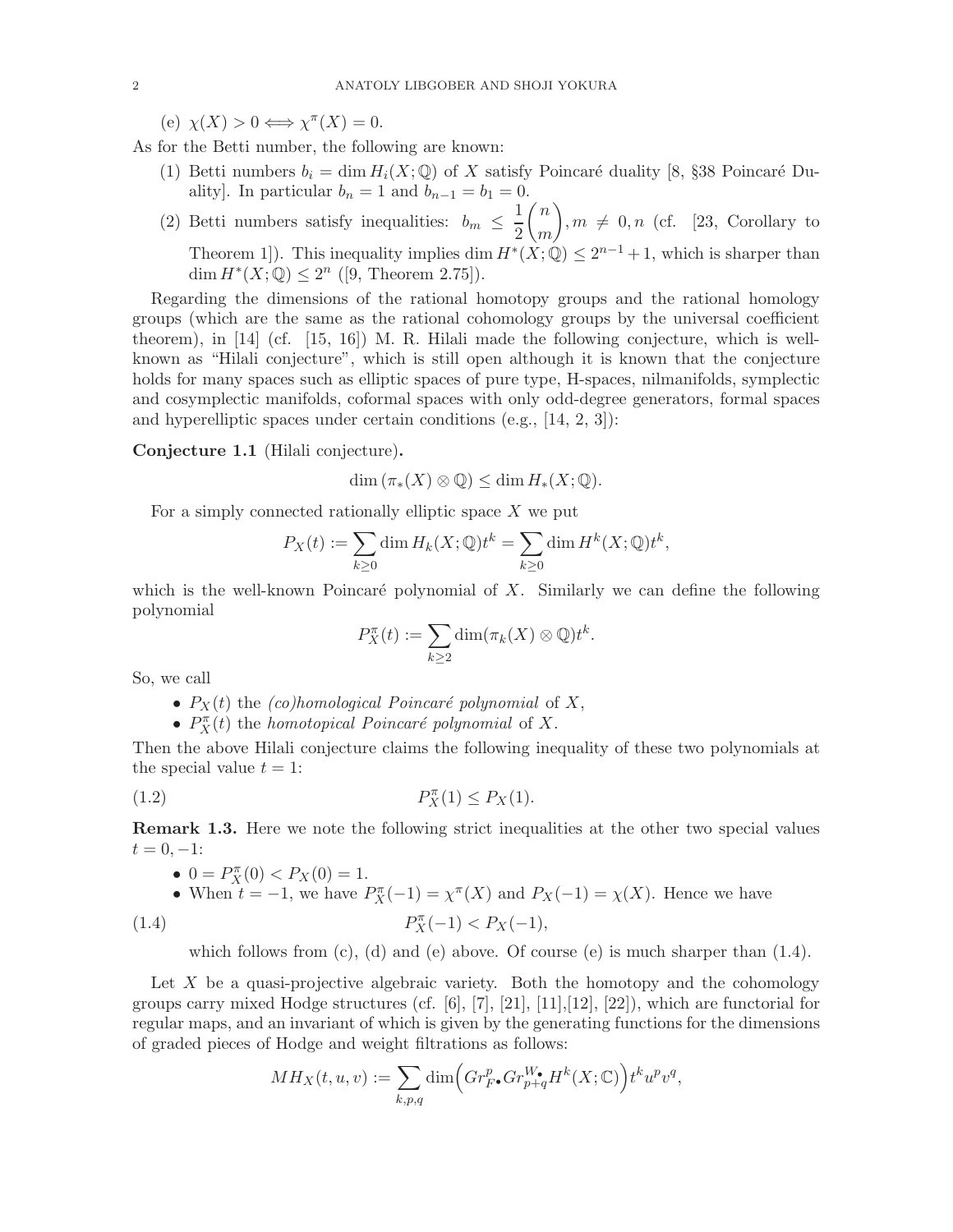where  $(W_{\bullet}, F^{\bullet})$  is the mixed Hodge structure of the cohomology groups.

$$
MH_X^{\pi}(t,u,v):=\sum_{k,p,q}\dim\Bigl(Gr_{\tilde{F}\bullet}^pGr_{p+q}^{\tilde{W}\bullet}((\pi_k(X)\otimes\mathbb{C})^{\vee})\Bigr)t^ku^pv^q,
$$

where  $(\widetilde{W}_{\bullet}, \widetilde{F}^{\bullet})$  is the mixed Hodge structure of the dual of homotopy groups. They will be called respectively the cohomological mixed Hodge polynomial and the homotopical mixed Hodge polynomial of X.

If for a simply connected complex algebraic variety X we consider  $MH_X(t, u, v)$  and  $MH_X^{\pi}(t, u, v)$  for  $(u, v) = (1, 1)$ , then we have

$$
P_X(t) = MH_X(t, 1, 1), \quad P_X^{\pi}(t) = MH_X^{\pi}(t, 1, 1).
$$

Thus the above Hilali conjecture claims

(1.5) 
$$
MH_X^{\pi}(1,1,1) \leq MH_X(1,1,1).
$$

Motivated by inequalities  $(1.2)$  and  $(1.5)$ , in  $[29, 30, 19]$  one considered the problem of comparison of values of homotopical and homological Poincar´e polynomials and corresponding mixed Hodge polynomials for values other than  $t = 1$  of the variables. Since the Hilali conjecture clearly becomes true for self-products of any rationally elliptic space taken sufficiently many times, we considered "integral stabilization threshold"  $\mathfrak{pp}(X;1)$ , and, more generally, the integral stabilization threshold  $\mathfrak{pp}(X;\varepsilon)$  defined for  $\varepsilon > 0$  by

$$
\mathfrak{pp}(X;\varepsilon) := \min\{n(\varepsilon) \mid nP_X^{\pi}(t) < P_X(t)^n, \forall n \ge n(\varepsilon), \forall t \ge \varepsilon\}.
$$

Here pp stands for "Poincaré polynomial". In this paper we give a survey on the properties of this invariant obtained in [19]. We also introduce and study the properties of a new invariant, "the real stabilization threshold"  $\mathfrak{pp}_\mathbb{R}(X; 1)$ , which can be viewed as a refinement of  $\mathfrak{pp}(X; \varepsilon)$ . For  $\varepsilon > 0$ , we let

$$
\mathfrak{pp}_{\mathbb{R}}(X;\varepsilon):=\inf\{r(\varepsilon)\in\mathbb{R}~|~qP_X^\pi(t)
$$

Here we emphasize that  $\mathfrak{pp}(X;\varepsilon) = [\mathfrak{pp}_{\mathbb{R}}(X;\varepsilon)]$  where  $[x]$  is the ceiling function, i.e.,  $[x] =$  $\min\{n \in \mathbb{Z} \mid x \leq n\}.$  Note that the usual Gauss symbol  $[x]$  is the floor function  $|x| :=$  $\max\{n \in \mathbb{Z} \mid n \leq x\}.$  It turns out that the invariant  $\mathfrak{pp}_\mathbb{R}(X;\varepsilon)$  can be understood as the "maximum" value of a real analytic function (for more details see §5, where the case of  $\mathfrak{pp}_{\mathbb{R}}(X;1)$  is discussed, so for the general case  $\mathfrak{pp}_{\mathbb{R}}(X;1)$  can be treated with no substantial changes). More precisely, we consider the implicit function  $r(t)$  defined by the equation

$$
r(t)P_X^{\pi}(t) = (P_X(t))^{r(t)} \quad (t \ge \varepsilon).
$$

A Bezout theorem for real analytic curves (cf. [17]) yields that the implicit function  $r(t)$  has only finitely many local maxima-minima. This implicit function can be expressed in terms of the classical Lambert W-function  $W(z)$ , which goes back to Euler and Lambert (e.g., see [4] for the history and some applications) and is defined as the inverse function given of the transcendental function  $z = we^w$ , i.e.,  $z = W(z)e^{W(z)}$ . More specifically:

$$
r(t) = -\frac{1}{\log P_X(t)} W\left(-\frac{\log P_X(t)}{P_X^{\pi}(t)}\right).
$$

We would like to thank Wadim Zudilin for suggesting a possible relation with Lambert W-function and Robert Tijdeman for comments.

We note that the above *stabilization thresholds* can be defined for any two polynomials  $P(t)$ and  $Q(t)$  with non-negative integers, denoted by  $\mathfrak{sth}(P(t), Q(t); \varepsilon)$  and  $\mathfrak{sth}_{\mathbb{R}}(P(t), Q(t); \varepsilon)$ , as follows:

$$
\mathfrak{sth}(P(t), Q(t); \varepsilon) := \min\{n(\varepsilon) \mid nP(t) < Q(t)^n, \forall n \ge n(\varepsilon), \forall t \ge \varepsilon\},
$$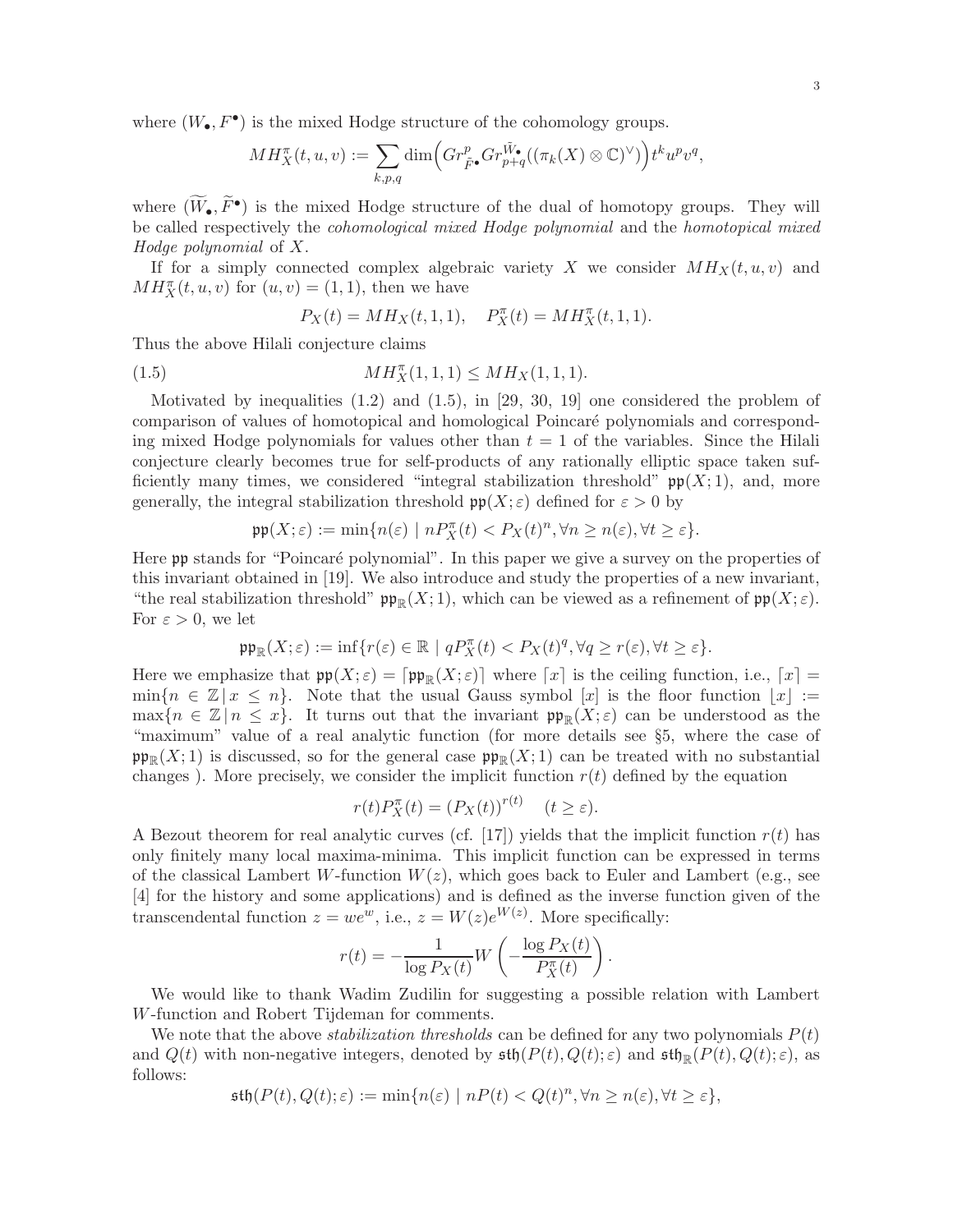$\mathfrak{stb}_\mathbb{R}(P(t),Q(t);\varepsilon) := \inf\{r(\varepsilon) \in \mathbb{R} \mid qP(t) < Q(t)^q, \forall q \geq r(\varepsilon), \forall t \geq \varepsilon\}.$ 

Here sth stands for "stabilization threshold".

We refer to [4] for an account of a large range of problems in which the Lambert W-function appears. This account does not include the appearance of  $W(z)$  in the context of comparison of linear and exponential growth described in this paper. Such a comparison is certainly an 18th century question and it is natural that it is related to the function in the focus of 18th century mathematics.

Expression of stabilization threshold in terms of values of transcendental functions and results of Baker and Gelfond–Schneider suggest the conjecture of transcendence of our thresholds descried in §5. Our results suggest that the collection of thresholds of elliptic rational homotopy types has a natural partition into groups of the types having the same threshold. It would be interesting to understand this distribution better:

- What can one say about the collection of thresholds of elliptic rational homotopy types? Assuming the Hilali conjecture, this is a subset of the closed interval (0, 3].
- What can one say about the set of elliptic rational homotopy types having a fixed threshold  $\varepsilon$ ? Note that one has

$$
\mathfrak{pp}_{\mathbb{R}}(X;\varepsilon)\left(\sum_i \mathrm{rank}\,\pi_i(X)\varepsilon^i\right) \leq \left(\sum_i \mathrm{rank}\, H_i(X)\varepsilon^i\right)^{\mathfrak{pp}_{\mathbb{R}}(X;\varepsilon)}
$$

This inequality is *independent of the inequality in the Hilali conjecture* even for  $\varepsilon = 1$  in the sense that Hilali inequality does not provide any information about the thresholds. In the case when the threshold is equal to 1, one has inequality for all  $t \geq 1$  which does not follows from the inequality for  $t = 1$ . Rather, the above provides an additional inequality relation between the sums of ranks of homotopy and homology groups.

.

The organization of the paper is as follows. In §2, §3 and §4 we recall the results of [19]; in §2 we recall the Hilali conjecture and an inequality like the Hilali conjecture for Cartesian self-products of spaces for the homotopical and homological Poincaré polynomials and also the homotopical and homological mixed Hodge polynomials; in §3 we recall the integral stabilization threshold and compute the thresholds of the spheres  $S^{2n}, S^{2n+1}$  and the complex projective spaces  $\mathbb{C}P^n$ ; in §4 we compute the homotopical and homological mixed Hodge polynomials of toric manifolds and their stabilization thresholds. In §5 we introduce the real stabilization threshold and discuss its properties. In §6 we compute the real stabilization thresholds of  $S^{2n}, S^{2n+1}$  and  $\mathbb{C}P^n$ .

#### 2. Hilali conjecture on products

First we point out that the inequality  $\leq$  in the Hilali conjecture cannot be replaced by the strict inequality <. Indeed, the following are well-known results, which follow from Serre Finiteness Theorem [27]:

$$
\pi_i(S^{2k}) \otimes \mathbb{Q} = \begin{cases} \mathbb{Q} & i = 2k, 4k - 1, \\ 0 & i \neq 2k, 4k - 1, \end{cases} \quad \pi_i(S^{2k+1}) \otimes \mathbb{Q} = \begin{cases} \mathbb{Q} & i = 2k + 1, \\ 0 & i \neq 2k + 1. \end{cases}
$$

Hence we have  $P_{S^{2k+1}}^{\pi}(t) = t^{2k+1}$  and  $P_{S^{2k+1}}(t) = t^{2k+1} + 1$ , so  $P_{S^{2k+1}}^{\pi}(t) < P_{S^{2k+1}}(t)$  for  $\forall t$ . For  $S^{2k}$  we have  $P_{S^{2k}}^{\pi}(t) = t^{4k-1} + t^{2k}$  and  $P_{S^{2k}}(t) = t^{2k} + 1$ , thus  $P_{S^{2k}}^{\pi}(1) = P_{S^{2k}}(1) = 2$ . Therefore the inequality  $\leq$  cannot be replaced by the strict inequality  $\lt$ .

**Remark 2.1.** We note that only  $S^2$  is a complex manifold and is the 1-dimensional complex projective space  $\mathbb{C}P^1$ . For the *n*-dimensional projective space  $\mathbb{C}P^n$ , it follows from the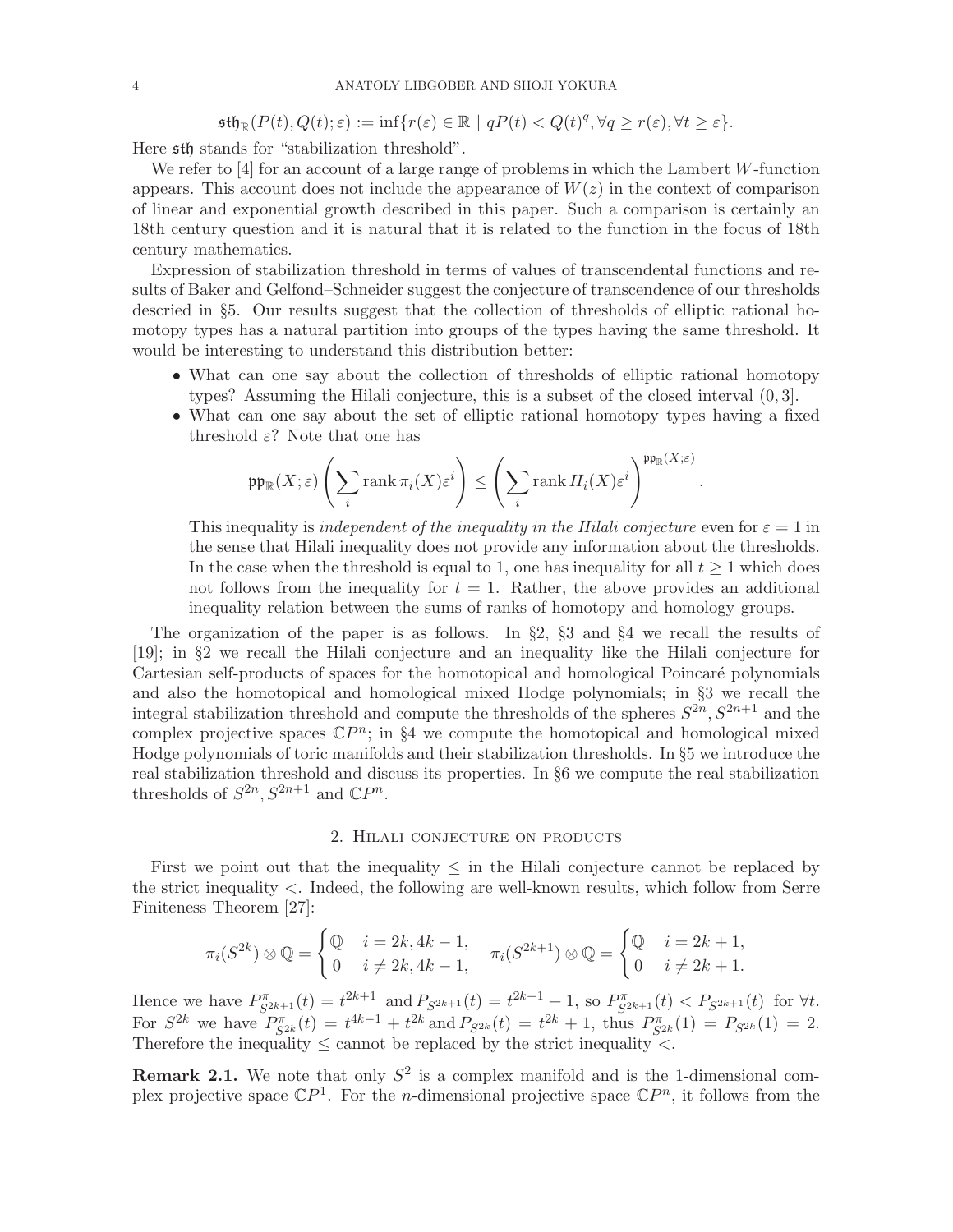fibration  $S^1 \hookrightarrow S^{2n+1} \to \mathbb{C}P^n$  that the homotopy groups of  $\mathbb{C}P^n$  are

$$
\pi_k(\mathbb{C}P^n) \otimes \mathbb{Q} = \begin{cases} 0 & k \neq 2, 2n+1, \\ \mathbb{Q} & k = 2, 2n+1. \end{cases}
$$

Hence we have

$$
P_{\mathbb{C}P^n}(t) = 1 + t^2 + t^4 + \dots + t^{2n}, \ P_{\mathbb{C}P^n}^{\pi}(t) = t^2 + t^{2n+1}.
$$

 $\sum_{i+j=n} H_i(X; \mathbb{Q}) \otimes H_j(Y; \mathbb{Q})$  imply that the homotopical Poincaré polynomial  $P_X^{\pi}(t)$  and the The isomorphisms  $\pi_i(X \times Y) = \pi_i(X) \oplus \pi_i(Y)$  and the Künneth formula  $H_n(X \times Y, \mathbb{Q}) =$ cohomological Poincaré polynomial  $P_X(t)$  are respectively additive and multiplicative, i.e.,

$$
P_{X\times Y}^{\pi}(t) = P_X^{\pi}(t) + P_Y^{\pi}(t) \quad \text{and} \quad P_{X\times Y}(t) = P_X(t) \times P_Y(t).
$$

Using these additivity and multiplicativity and some elementary calculus, in [29] we show that there exists a positive integer  $n_0$  such that for all  $n > n_0$  one has

$$
P_{X^n}^{\pi}(1) < P_{X^n}(1)
$$

where  $X^n = X \times \cdots \times X$  $\overbrace{\qquad \qquad n}$ is the Cartesian product of n copies of X. Since  $P_X(t)$  and  $P_X(\tau)$ 

have non-negative coefficients, by the same argument we can show that for any non-negative real number r there exists a positive integer  $n_0(r)$  such that for all  $n > n_0(r)$  one has  $P_{X^n}^{\pi}(r) <$  $P_{X^n}(r)$ . Clearly the integer  $n_0(r)$  does depend on the choice of the real number. However in [19] we show the following result (announced in [30]):

**Theorem 2.2.** Let X be a simply connected rationally elliptic space. For any positive real number  $\varepsilon$  there exists a positive integer  $n(\varepsilon)$  such that for  $\forall n \geq n(\varepsilon)$  and  $\forall t \geq \varepsilon$ 

$$
(2.3) \t\t P_{X^n}^{\pi}(t) < P_{X^n}(t).
$$

Theorem 2.2 is an immediate consequence of the following [19]:

**Lemma 2.4.** Let  $\varepsilon$  be a positive real number. Let  $P(t)$  and  $Q(t)$  be two polynomials of the following types:

$$
P(t) = \sum_{k=2}^{p} a_k t^k, \ a_k \ge 0, \qquad Q(t) = 1 + \sum_{k=2}^{q} b_k t^k, \quad b_k \ge 0, \ b_q \ne 0.
$$

(For our purpose it is sufficient to consider  $b_q = 1$ , but we do not assume it.) Then there exists a positive integer  $n(\varepsilon)$  such that for  $\forall n \geq n(\varepsilon)$ 

(2.5) 
$$
nP(t) < Q(t)^n \quad (\forall t \geq \varepsilon).
$$

- **Remark 2.6.** (1) Note that, since X is simply connected,  $P_X(t) = 1$  implies that X is rationally homotopy equivalent to a point (cf. [8, Theorem 8.6]), and hence  $P_X^{\pi} = 0$ . In particular, the inequality (2.3) is satisfied with  $n(\varepsilon) = 1, \forall \varepsilon > 0$ . Therefore, in Theorem 2.2 we assume that  $P_X(t) > 1$ . From now on we assume this condition.
	- (2) In the above theorem we cannot let  $\varepsilon = 0$ , in which case there *does not* exist such an integer  $n(\varepsilon)$ , because one may have  $\lim_{\varepsilon\to 0} n(\varepsilon) = \infty$ .

In fact the cohomological mixed Hodge polynomial is also multiplicative just like the (cohomological) Poincaré polynomial  $P_X(t)$ :

$$
MH_{X\times Y}(t, u, v) = MH_X(t, u, v) \times MH_Y(t, u, v),
$$

which follows from the fact that the mixed Hodge structure is compatible with the tensor product (e.g., see [24].) On the other hand the homotopical mixed Hodge polynomial is additive just like the homotopical Poincaré polynomial  $P_X^{\pi}(t)$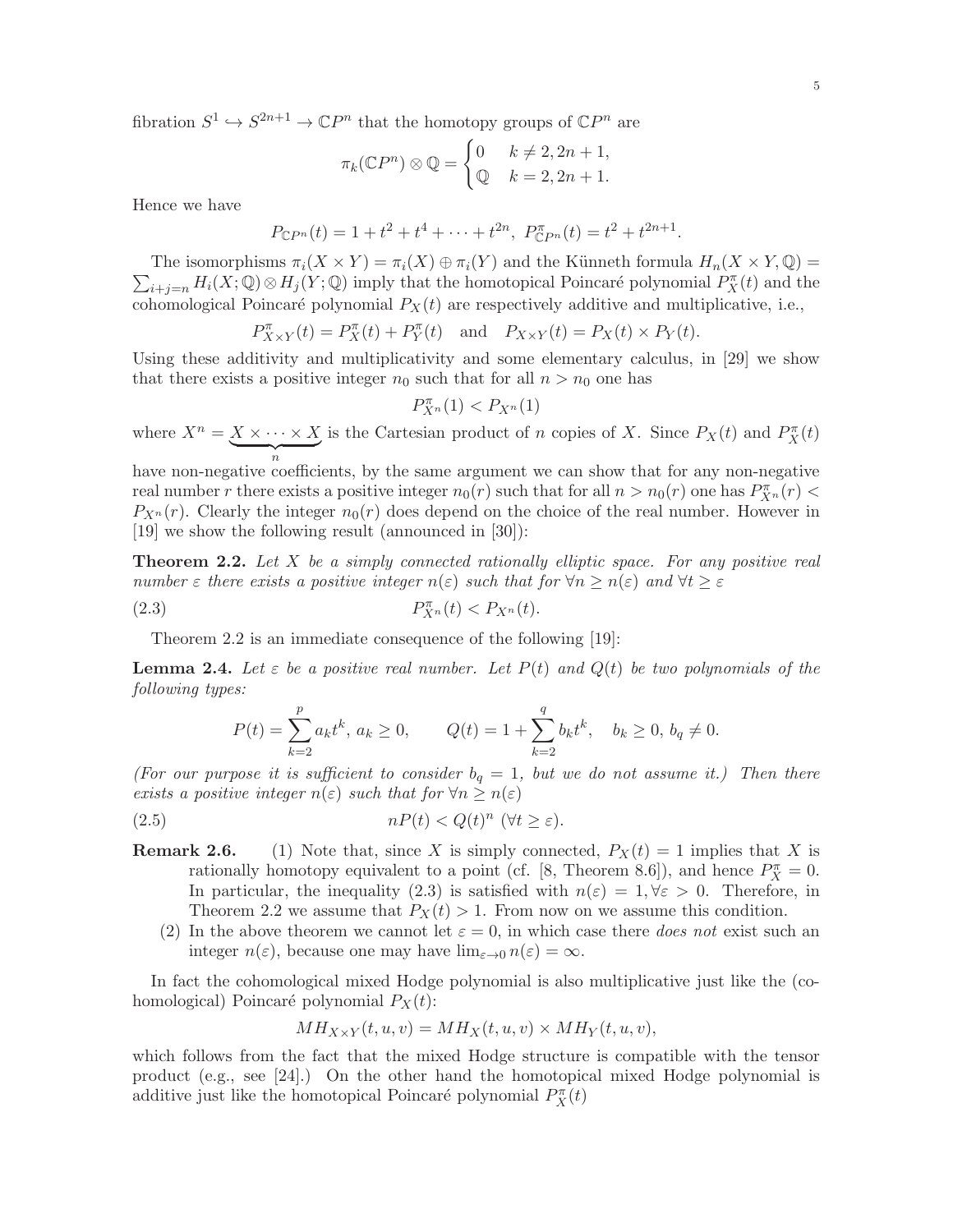$$
MH^{\pi}_{X \times Y}(t, u, v) = MH^{\pi}_{X}(t, u, v) + MH^{\pi}_{Y}(t, u, v)
$$

since  $\pi_*(X \times Y) = \pi_*(X) \oplus \pi_*(Y)$  and the category of mixed Hodge structures is abelian and the direct sum of a mixed Hodge structure is also a mixed Hodge structure. In this paper the following special multiplicativity and additivity are sufficient:

$$
MH_{X^n}(t, u, v) = \{MH_X(t, u, v)\}^n,
$$

 $MH_{X^n}^{\pi}(t, u, v) = nMH_X^{\pi}(t, u, v).$ 

A "mixed Hodge polynomial" version of Theorem 2.2 for algebraic varieties is the following  $[19, 30]$ :

**Theorem 2.7.** Let  $0 < \varepsilon \ll 1$  and  $r > 0$  be positive real numbers and let  $\mathscr{C}_{\varepsilon,r} := [\varepsilon, r] \times$  $[\varepsilon, r] \times [\varepsilon, r] \subset (\mathbb{R}_{\geq 0})^3$  be the cube of size  $r - \varepsilon$ . Then there exists a positive integer  $n_r$  such that for  $\forall n \geq n_r$  the following strict inequality holds

$$
MH_{X^n}^{\pi}(t, u, v) < MH_{X^n}(t, u, v)
$$

for  $\forall (t, u, v) \in \mathscr{C}_{\varepsilon,r}$ .

## 3. INTEGRAL STABILIZATION THRESHOLD  $\mathfrak{pp}(X;\varepsilon)$

Theorem 2.2 suggests the following invariant of a rationally elliptic homotopy type:

- **Definition 3.1.** (1) The integral stabilization threshold or simply the integral threshold, denoted by  $\mathfrak{pp}(X;\varepsilon)$ , is the smallest integer  $n(\varepsilon)$  such that inequality (2.3) takes place for  $\forall n \geq n(\varepsilon)$ .
	- (2) The smallest integer  $n(\varepsilon)$  such that inequality (2.5) takes place for  $\forall n \geq n(\varepsilon)$  is denoted by  $\mathfrak{sth}(P(t), Q(t); \varepsilon)$ .

With the Hilali conjecture in mind, we consider  $\varepsilon = 1$ , thus we consider  $\mathfrak{pp}(X; 1)$ .

**Example 3.2.**  $\text{pp}(S^{2n+1}; 1) = 1$ . Because  $P_{S^{2k+1}}^{\pi}(t) = t^{2k+1}$ ,  $P_{S^{2k+1}}(t) = t^{2k+1} + 1$  and we have  $n(t^{2k+1}) < (t^{2k+1} + 1)^n$  for  $\forall n \ge 1$  and for  $\forall t \ge 0$ .

**Example 3.3.**  $\mathfrak{pp}(S^{2n}; 1) = 3$ . Recall that  $P_{S^{2n}}(t) = 1 + t^{2n}$  and  $P_{S^{2n}}^{\pi}(t) = t^{2n} + t^{4n-1}$ . It is easy to see that if  $t \geq 1$ ,  $2(t^{2n} + t^{4n-1}) < (1 + t^{2n})^2$  has the only exception for  $t = 1$ . But we see that  $3(t^{2n} + t^{4n-1}) < (1 + t^{2n})^3$  for  $\forall t \ge 1$ , then by induction on the power m, we have  $m(t^{2n} + t^{4n-1}) < (1 + t^{2n})^m$  for  $\forall m \geq 3$ . Therefore we have  $\mathfrak{pp}(S^{2n}; 1) = 3$ .

# Example 3.4.

$$
\mathfrak{pp}(\mathbb{C}P^n; 1) = \begin{cases} 3, & n = 1, \\ 2, & n \ge 2. \end{cases}
$$

As in Remark 2.1, we have  $P_{\mathbb{C}P^n}(t) = 1 + t^2 + \cdots + t^{2n}, P_{\mathbb{C}P^n}^{\pi}(t) = t^2 + t^{2n+1}$ .

- (1)  $\mathfrak{pp}(\mathbb{C}P^1; 1) = 3$ : This follows from Example 3.3 since  $\mathbb{C}P^1 = S^2$ .
- (2)  $\text{pp}(\mathbb{C}P^n; 1) = 2$  for  $n \geq 2$ : Clearly, if  $t \geq 1$ ,  $t^2 + t^{2n+1} \nless 1 + t^2 + \cdots + t^{2n}$ , but we do have  $2(t^2 + t^{2n+1}) < (1 + t^2 + \dots + t^{2n})^2$ . Indeed,

$$
(1+t^2+\cdots+t^{2n})^2 - 2(t^2+t^{2n+1}) \ge \left\{ (1+t^2) + t^{2n} \right\}^2 - 2(t^2+t^{2n+1})
$$
  

$$
> 2t^{2n}(1+t^2) - 2(t^2+t^{2n+1})
$$
  

$$
= 2t^{2n+1}(t-1) + 2t^2(t^{2n-2} - 1)
$$
  

$$
\ge 0 \quad (\text{since } t \ge 1 \text{ and } 2n - 2 \ge 2)
$$

Then, as in Example 3.3, by induction on the power m, for  $\forall m \geq 2$  we have  $m(t^2 + t^{2n+1}) < (1 + t^2 + \dots + t^{2n})^m$ . Therefore we have  $\mathfrak{pp}(\mathbb{C}P^n; 1) = 2$ .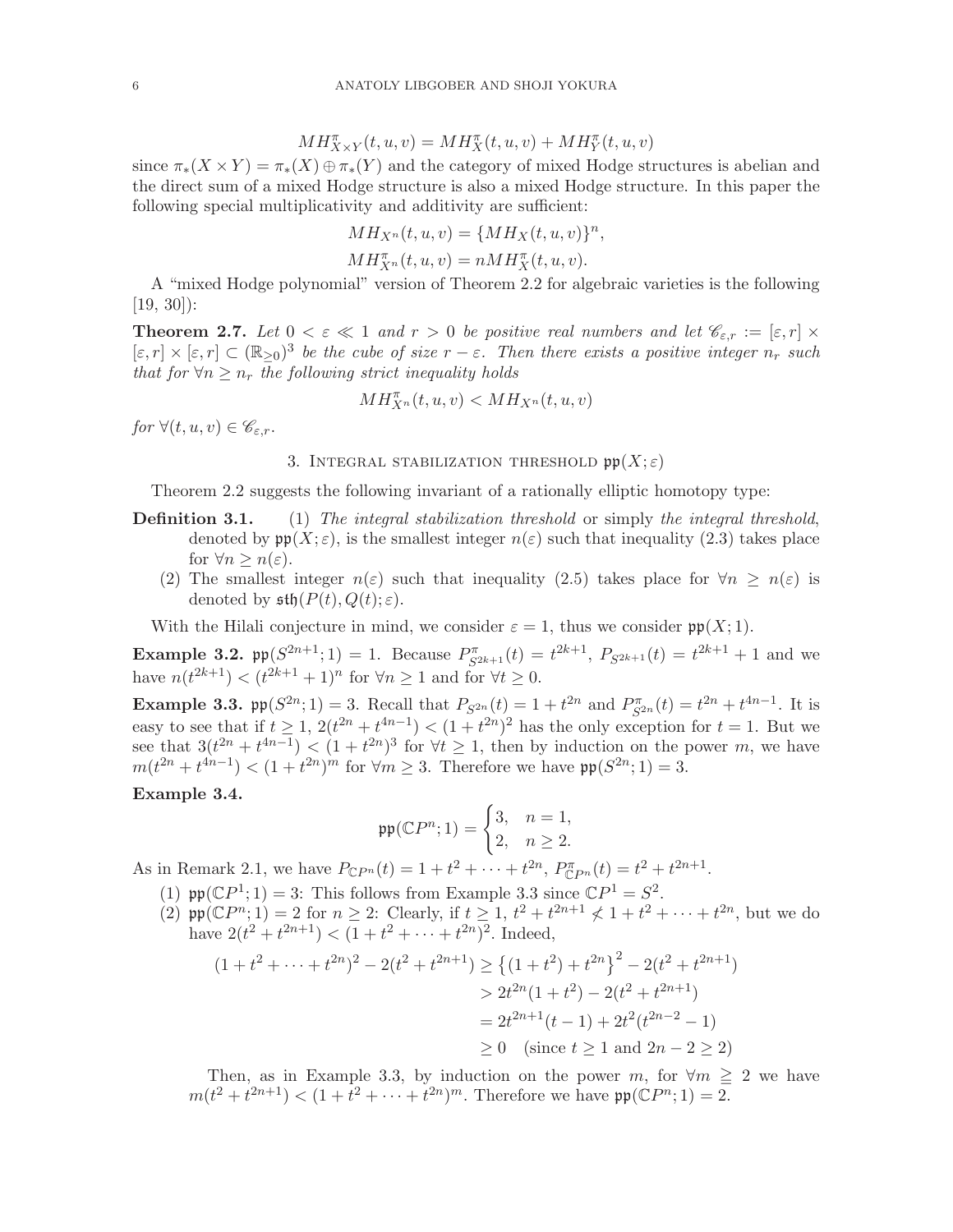Thus, for  $X = S^{2n+1}$ ,  $S^{2n}$ ,  $\mathbb{C}P^n$ , we have  $\mathfrak{pp}(X;1) \leq 3$ . It turns out that this inequality always holds *provided* the Hilali conjecture holds, i.e.,  $P_X^{\pi}(1) \leq P_X(1)$  holds:

**Theorem 3.5** ([19]). If the Hilali conjecture is correct, then for any simply connected rationally elliptic space X we have  $\mathfrak{pp}(X;1) \leq 3$ .

If we do not use the Hilali conjecture, we can show the following:

**Theorem 3.6** ([19]). Let X be a simply connected rationally elliptic space of formal dimension  $n \geq 3$ . Then  $\mathfrak{pp}(X;1) \leq n$ .

**Remark 3.7.** We have the following inequality if  $P_X(\varepsilon) \geq 2$  and  $P_Y(\varepsilon) \geq 2$ :

(3.8) 
$$
\mathfrak{pp}(X \times Y; \varepsilon) \leq \max\{\mathfrak{pp}(X; \varepsilon), \mathfrak{pp}(Y; \varepsilon)\}\
$$

In particular, since  $P_X(1) \geq 2$  and  $P_Y(1) \geq 2$  (see Remark 2.6 (1)), we have

 $\mathfrak{pp}(X \times Y; 1) \leq \max{\{\mathfrak{pp}(X; 1), \mathfrak{pp}(Y; 1)\}}.$ 

Similarly to  $\mathfrak{pp}(X;\varepsilon)$ , we define the following:

**Definition 3.9.** The smallest integer  $n_0$  such that for  $\forall n \geq n_0$  the following holds

$$
MH_{X^n}^{\pi}(t, u, v) < MH_{X^n}(t, u, v) \quad \forall t \ge a, \forall u \ge b, \forall v \ge c.
$$

is denoted by  $\min(X; a, b, c)$ . Here  $\min\{p\}$  stands for "mixed Hodge polynomial".

Remark 3.10. In a similar manner to the proof of (3.8) in Remark 3.7, we can see the following inequality as to the threshold mhp:

$$
\mathrm{mhp}(X \times Y; a, b, c) \le \max\{\mathrm{mph}(X; a, b, c), \mathrm{mhp}(Y; a, b, c)\}
$$

for positive real numbers  $a, b, c$  such that  $MH_X(a, b, c) \geq 2$  and  $MH_Y(a, b, c) \geq 2$ .

**Remark 3.11.** It follows from Theorem 2.7 that for any  $\varepsilon > 0$  and  $r > \varepsilon$  there exists the smallest integer  $n_{\varepsilon,r}$  such that for  $\forall n \geq n_{\varepsilon,r}$ 

$$
MH^{\pi}_{X^n}(t, u, v) < MH_{X^n}(t, u, v) \quad \forall (t, u, v) \in \mathscr{C}_{\varepsilon,r} = [\varepsilon, r] \times [\varepsilon, r] \times [\varepsilon, r].
$$

This smallest integer  $n_{\varepsilon,r}$  is denoted by  $\operatorname{mfp}(X; [\varepsilon, r], [\varepsilon, r], [\varepsilon, r])$ .

### 4. TORIC MANIFOLDS AND  $\operatorname{mfp}(X;1,1,1)$

4.1.  $\mathbb{C}^{n+1} \setminus 0$ . This is a smooth quasi-projective variety, for which the mixed Hodge structures on cohomology and homotopy can be constructed using log-forms (cf. [6] and [21] resp.). Since this space can be retracted on  $S^{2n+1}$  and the Hurewicz isomorphism preserves the Hodge structure (cf. [11]) and calculating the mixed Hodge structure on  $H_n(\mathbb{C}^{n+1} \setminus 0)$  (for example using Gysin exact sequence for the homology of the complement to smooth divisor on the blow up of  $\mathbb{P}^{n+1}$  at a point) we obtain:

$$
MH_{\mathbb{C}^{n+1}\setminus\{0\}}(t, u, v) = 1 + t^{2n+1}(uv)^{n+1},
$$
  

$$
MH_{\mathbb{C}^{n+1}\setminus\{0\}}^{m}(t, u, v) = t^{2n+1}(uv)^{n+1}.
$$

Hence we have

$$
MH_{\mathbb{C}^{n+1}\setminus\{0\}}(t,u,v) = 1 + MH^{\pi}_{\mathbb{C}^{n+1}\setminus\{0\}}(t,u,v).
$$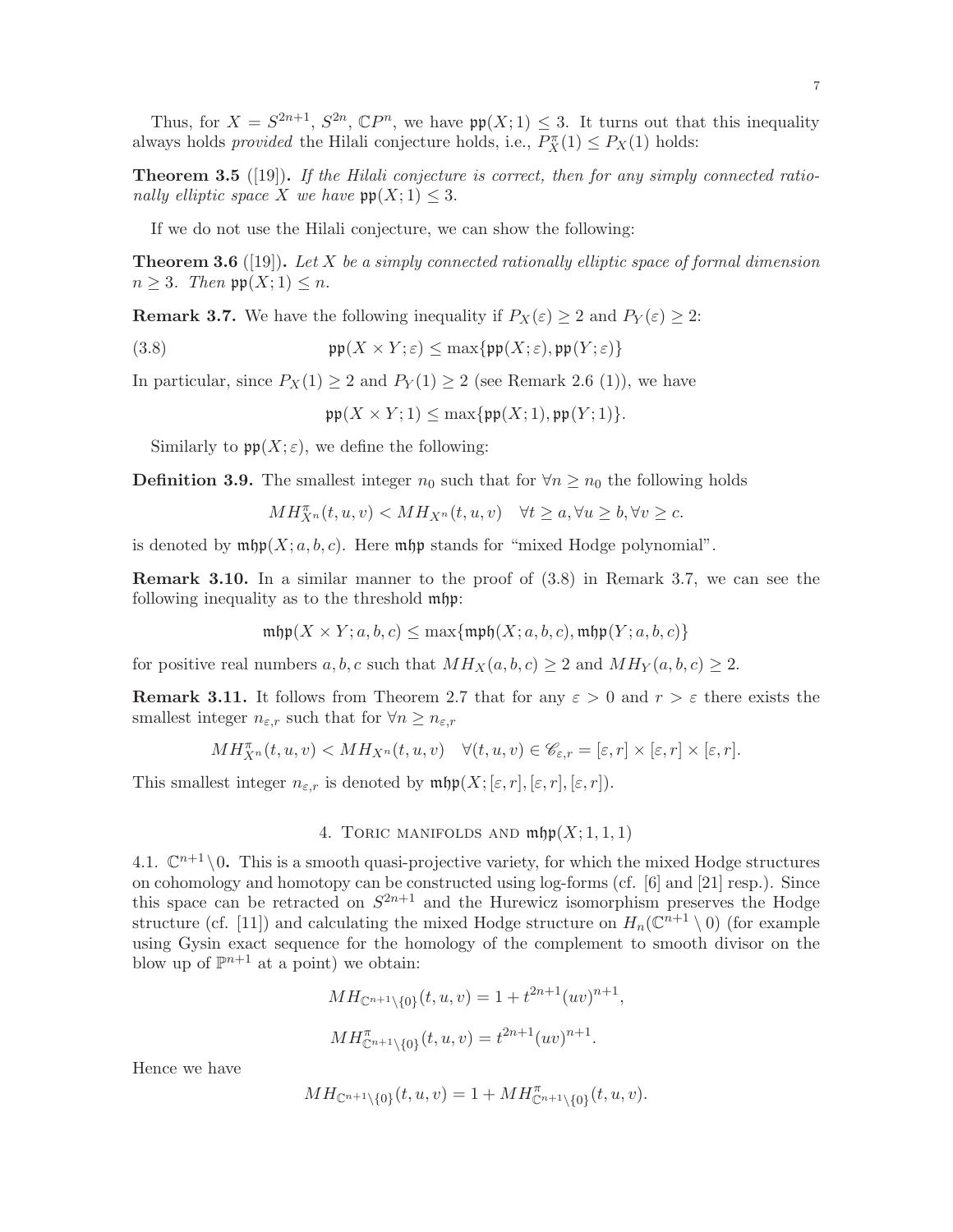4.2. Projective spaces. The mixed Hodge polynomials of the projective space  $\mathbb{C}P^n$  are as follows:

(4.1) 
$$
MH_{\mathbb{C}P^n}(t,u,v) = 1 + t^2uv + t^4(uv)^2 + \cdots + t^{2i}(uv)^i + \cdots + t^{2n}(uv)^n.
$$

(4.2) 
$$
MH_{\mathbb{C}P^n}^{\pi}(t,u,v) = t^2uv + t^{2n+1}(uv)^{n+1}.
$$

The cohomological case is trivial and the claim in the homotopical case follows using the Hurewicz isomorphism for  $\pi_2$  and for higher homotopy groups the locally trivial fibration  $\mathbb{C}^{\times} \hookrightarrow \mathbb{C}^{n+1} \setminus \{0\} \to \mathbb{C}P^{n}$ , the calculation in §4.1 and the corresponding exact sequence

$$
\cdots \to \pi_{2n+1}(\mathbb{C}^{\times}) \to \pi_{2n+1}(\mathbb{C}^{n+1} \setminus \{0\}) \to \pi_{2n+1}(\mathbb{C}P^{n}) \to \pi_{2n}(\mathbb{C}^{\times}) \to \cdots
$$

which is an exact sequence of mixed Hodge structures [11, Theorem 4.3.4]. Then as in Example 3.4 one easily verifies that

$$
\mathfrak{mhp}(\mathbb{C}P^n; 1,1,1) = \begin{cases} 3, & n = 1, \\ 2, & n \ge 2. \end{cases}
$$

In fact,  $\operatorname{mfp}(\mathbb{C}P^n; 1,1,1) = 2$  can be made to the following a bit sharper statement: for  $\forall m \geq 2$ 

$$
MH_{(\mathbb{C}P^n)^m}^{\pi}(t,u,v) < MH_{(\mathbb{C}P^n)^m}(t,u,v) \text{ for } \forall t \ge 1, \forall (u,v) \text{ such that } uv \ge 1.
$$

4.3. Compact toric manifolds. In [1, Theorem 3.3] I. Biswas, V. Munoz and A. Murillo show that the homological Poincaré polynomial of a rationally elliptic toric manifold coincides with that of a product of complex projective spaces. Below, using a recent result due to M. Wiemeler [28] we show that the same thing holds for the homotopical Poincaré polynomial, in fact, for the homotopical mixed Hodge polynomial, and furthermore we also show that the homological mixed Hodge polynomial of a rationally elliptic toric manifold coincides with that of a product of complex projective spaces, which is a stronger version of the above result of Biswas–Mu˜noz–Murillo:

**Theorem 4.3** ([19]). The homotopical and cohomological mixed Hodge polynomials of a rationally elliptic toric manifold of complex dimension n coincides with those of a product of complex projective spaces. To be more precise, if  $X$  is the quotient of

$$
\prod_{i=1}^k (\mathbb{C}^{n_i+1}\setminus\{0\})
$$

by a free action of commutative algebraic groups, i.e.,  $(\mathbb{C}^{\times})^k$ . Here  $n = \sum_{i=1}^k n_i$ . Then we have

(1) 
$$
MH_X^{\pi}(t, u, v) = MH_{\prod_i^k \mathbb{C}P^{n_i}}^{\pi}(t, u, v) = \sum_{i=1}^k MH_{\mathbb{C}P^{n_i}}^{\pi}(t, u, v), i.e.,
$$

$$
MH_X^{\pi}(t, u, v) = \sum_{i=1}^k \left( t^2 u v + t^{2n_i+1} (uv)^{n_i+1} \right) = kt^2 u v + \sum_{i=1}^k t^{2n_i+1} (uv)^{n_i+1}.
$$
  
(2) 
$$
MH_X(t, u, v) = MH_{\prod_i^k \mathbb{C}P^{n_i}}(t, u, v) = \prod_{i=1}^k MH_{\mathbb{C}P^{n_i}}(t, u, v), i.e.,
$$

$$
MH_X(t, u, v) = \prod_{i=1}^k \left( 1 + t^2 u v + \dots + t^{2j} (uv)^j + \dots + t^{2n_i} (uv)^{n_i} \right).
$$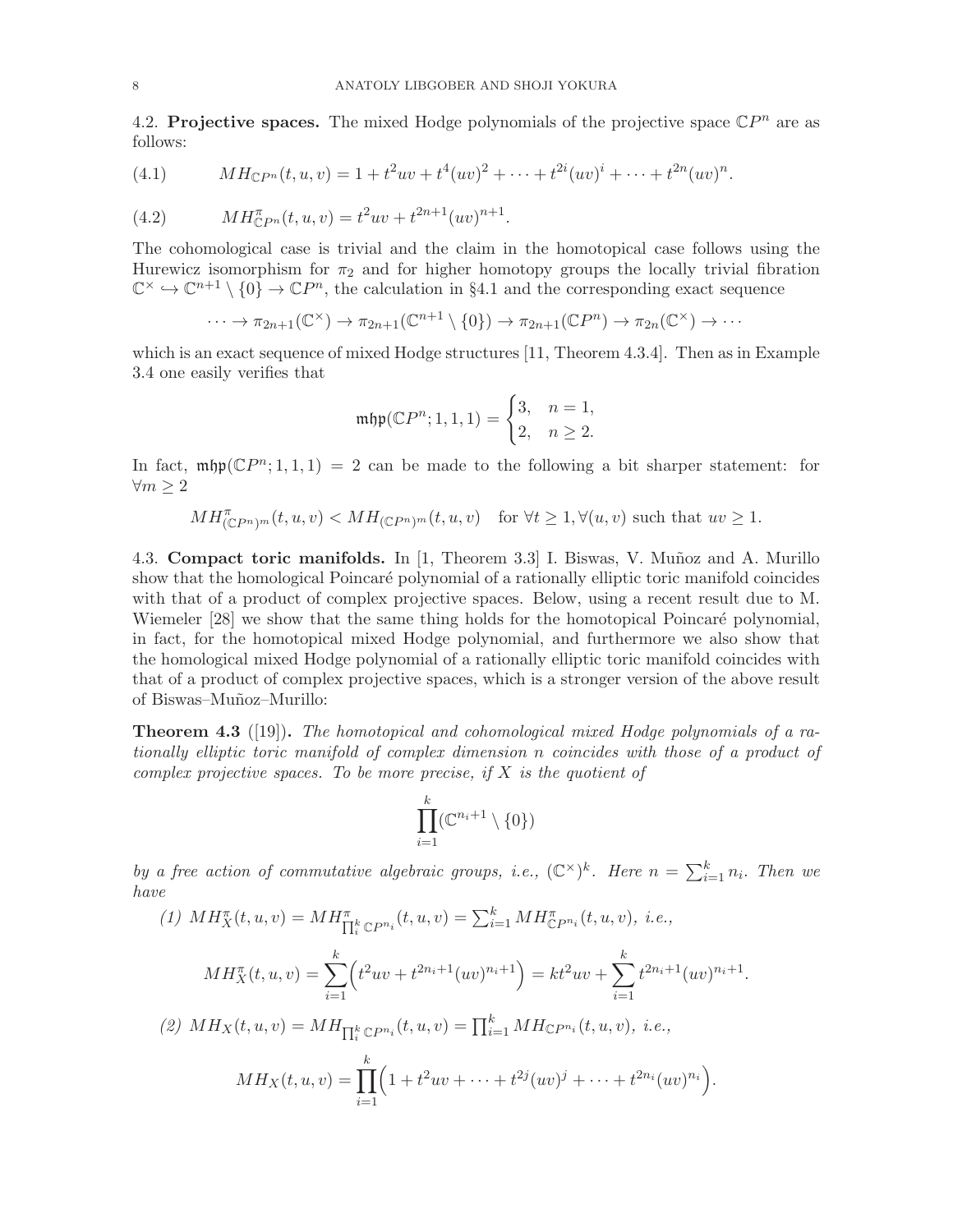It follows from the above Theorem 4.3 that the cohomological and homotopical Poincaré polynomials of a rationally elliptic toric manifold are the same as those of a product of complex projective spaces. In particular, the Hilali conjecture, which for toric varieties follows immediately as a consequence of formality (cf. [15]), can be checked by a direct calculation.

Corollary 4.4. Let X be a rationally elliptic toric manifold and let

$$
MH_X(t, u, v) = MH_{\prod_i^k \mathbb{C}P^{n_i}}(t, u, v), \qquad MH_X^{\pi}(t, u, v) = MH_{\prod_i^k \mathbb{C}P^{n_i}}^{\pi}(t, u, v).
$$

If each  $n_i \geq 2$ , then  $\operatorname{mfp}(X; 1, 1, 1) = 2$ , and if  $n_i = 1$  for some i, then  $\operatorname{mfp}(X; 1, 1, 1) = 3$ .

**Remark 4.5.** Even if we fix  $u = 1$  and  $v = 1$  in the above proof of Corollary 4.4, we have the same proof, therefore we have that if each  $n_i \geq 2$ , then  $\mathfrak{pp}(X; 1) = 2$ , and if  $n_i = 1$  for some *i*, then  $pp(X; 1) = 3$ .

4.4. Arrangements of linear subspaces. G. Debongnie (cf. [5]) described the structure of arrangements of subspaces in  $\mathbb{C}^n$  whose complements are rationally elliptic. If follows that such complements are products of  $\prod_i (\mathbb{C}^{n_i+1} \setminus 0)$ . Combining this with calculation in §4.1, we obtain:

**Theorem 4.6** ([19]). The homotopical and cohomological mixed Hodge polynomials of a simply connected rationally elliptic complement  $X$  of an arrangement of linear subspaces are as follows:

(1) 
$$
MH_X^{\pi}(t, u, v) = MH_{\prod_i^k (\mathbb{C}^{n_i+1}\setminus 0)}^{\pi}(t, u, v) = \sum_{i=1}^k MH_{\mathbb{C}^{n_i+1}\setminus 0}^{\pi}(t, u, v), \ i.e.,
$$

$$
MH_X^{\pi}(t, u, v) = \sum_{i=1}^k t^{2n_i+1} (uv)^{n_i+1}.
$$

$$
(2) MH_X(t, u, v) = MH_{\prod_i^k (\mathbb{C}^{n_i+1}\setminus 0)}(t, u, v) = \prod_{i=1}^k MH_{\mathbb{C}^{n_i+1}\setminus 0}(t, u, v), \ i.e.,
$$

$$
MH_X(t, u, v) = \prod_{i=1}^k \left(1 + t^{2n_i+1} (uv)^{n_i+1}\right).
$$

In particular, we obtain

Corollary 4.7.  $\mathfrak{pp}(X; 1) = 1$  and  $\mathfrak{mp}(X; 1, 1, 1) = 1$ .

### 5. REAL STABILIZATION THRESHOLD  $\mathfrak{pp}_{\mathbb{R}}(X;1)$  and HOVANSKII'S THEOREM

The integral stabilization threshold  $\mathfrak{pp}(X; 1)$  is the smallest *integer*  $n_0$  such that for  $\forall n \geq n_0$ the following inequality holds

$$
P_{X^n}^{\pi}(t) < P_{X^n}(t) \quad \forall t \ge 1.
$$

In other words this inequality holds for the product space  $X^{\mathfrak{pp}(X;1)}$ . On the other hand this inequality is the same as

$$
nP_X^{\pi}(t) < (P_X(t))^n \quad \forall t \ge 1,
$$

which is a key ingredient for the results obtained so far. When it comes to this expression,  $n$ does not have to be an integer, but can be a positive real number. Thus we can define the following:

Definition 5.1. Let  $\varepsilon > 0$ .

(1) The real stabilization threshold  $\mathfrak{pp}_{\mathbb{R}}(X;\varepsilon)$  of a simply connected elliptic space X is defined by

$$
\mathfrak{pp}_{\mathbb{R}}(X;\varepsilon) := \inf \{ r \in \mathbb{R} \mid qP_X^{\pi}(t) < P_X(t)^q, \forall q \ge r, \forall t \ge \varepsilon \}.
$$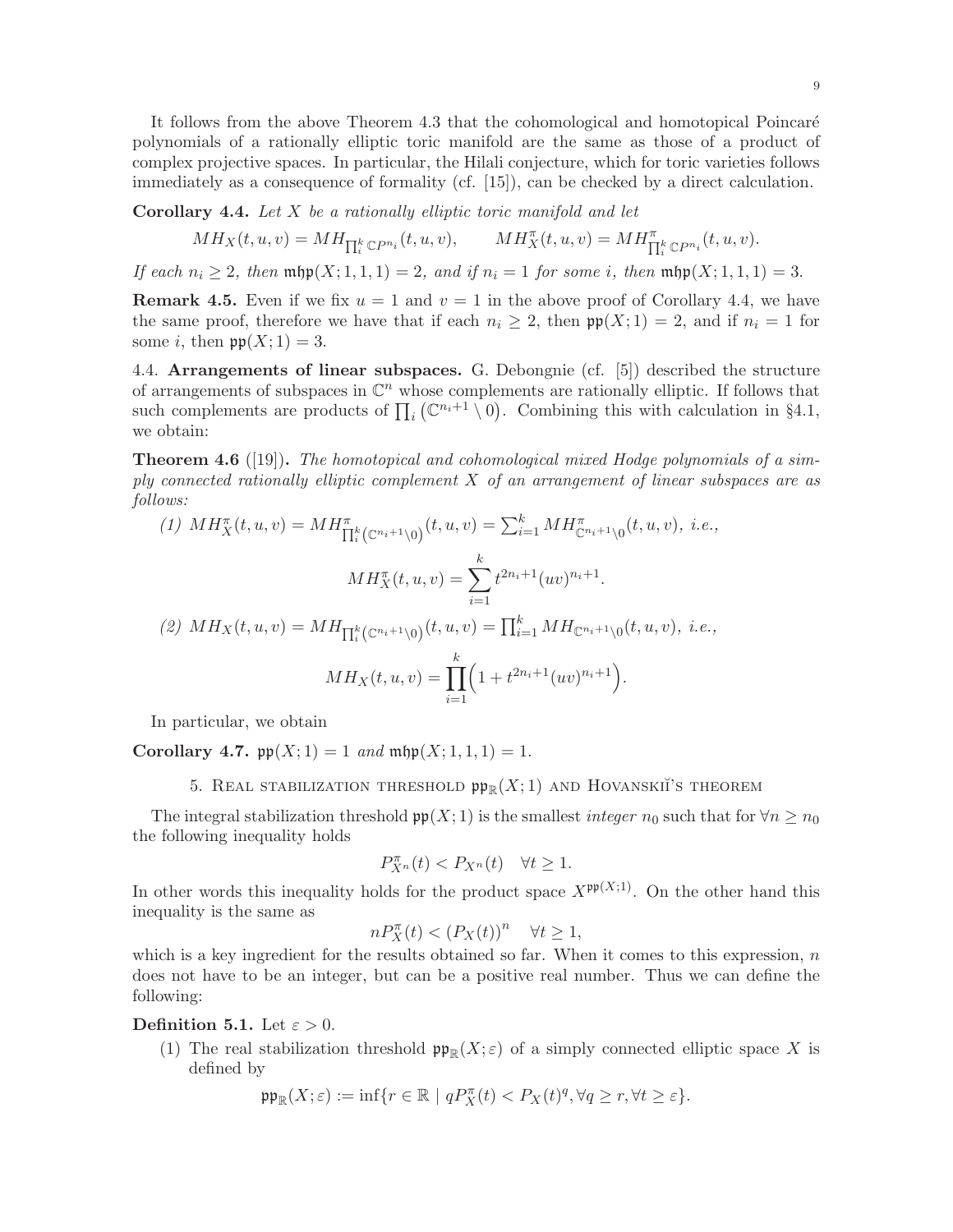(2) For two polynomials  $P(t)$  and  $Q(t)$  with non-negative integral coefficients, the real stabilization threshold  $\mathfrak{stb}_{\mathbb{R}}(P(t), Q(t); \varepsilon)$  of  $P(t)$  and  $Q(t)$  is defined by

 $\mathfrak{stb}_\mathbb{R}(P(t),Q(t);\varepsilon) := \inf\{r\in\mathbb{R} \mid qP(t) < Q(t)^q, \forall q\geq r, \forall t\geq \varepsilon\}.$ 

**Remark 5.2.** As we remark in the Introduction,  $\mathfrak{pp}(X;\varepsilon) = [\mathfrak{pp}_{\mathbb{R}}(X;\varepsilon)]$  where  $[x]$  is the ceiling function, i.e.,  $[x] = \min\{n \in \mathbb{Z} \mid x \leq n\}$ . Similarly, we have  $\mathfrak{sth}(P(t), Q(t); \varepsilon) =$  $\lceil \mathfrak{sth}_{\mathbb{R}}(P(t), Q(t); \varepsilon) \rceil$ .

In this paper we consider the case when  $\varepsilon = 1$ , i.e.,  $\mathfrak{pp}_{\mathbb{R}}(X; 1)$ . Unlike the integral stabilization threshold  $\mathfrak{pp}(X; 1)$ , the real stabilization threshold  $\mathfrak{pp}_{\mathbb{R}}(X; 1)$  is much harder to analyze and even in the cases of  $X = S^{2n+1}, S^{2n}, \mathbb{C}P^n$  it is quite difficult, as we see below.

In order to understand the real stabilization threshold better, we use a theorem due to A. G. Hovanskiĭ [17]. First we recall the definitions of a Pfaffian chain (P-chain) and a P-system from [17].

**Definition 5.3.** (a Pfaffian chain) We say that analytic functions  $f_1, f_2, \dots, f_k$  on  $\mathbb{R}^n$  form a Pfaffian chain (P-chain) of length k if all partial derivatives of each  $f_i$  in the chain  ${f_1, f_2, \dots, f_k}$  are expressible as polynomials of the first j functions of the chain and the coordinate functions  $\mathbb{R}^n$ . In other words, for all i such that  $1 \leq i \leq n$  and all j such that  $1 \leq j \leq k$  there exist polynomials  $P_{ij}(x_1, \dots, x_n, u_1, \dots, u_j)$  such that

$$
\frac{\partial f_j}{\partial x_i}(x_1,\dots,x_n)=P_{ij}(x_1,\dots,x_n,f_1,\dots,f_j).
$$

**Definition 5.4.** (a P-system) A P-system in  $\mathbb{R}^n$  is any system  $Q_1 = \cdots = Q_m$  of equations in which each  $Q_p$  are polynomials of coordinate functions in  $\mathbb{R}^n$  and functions of a P-chain. The *complexity* of a P-system is the following collection of numbers:

n, the length k of the P-chain, and the degrees of the polynomials  $Q_p$  and  $P_{ij}$ .

Here is a theorem due to Hovanskiı̆ [17, Theorem 1]:

**Theorem 5.5** (Hovanskii's theorem). The number of nondegenerate roots of a  $P$ -system consisting of n equations in  $\mathbb{R}^n$  is finite and bounded from above by an explicitly given function of the complexity of the P-system.

**Lemma 5.6.** Let  $Q(s)$  be a polynomial. Then the following functions on  $\mathbb{R}^2$  with coordinates s and r form a Pfaffian chain.

$$
f_1(s,r) := \frac{1}{Q(s)}, \quad f_2(s,r) := \log Q(s), \quad f_3(s,r) := Q(s)^r.
$$

Proof. It is straightforward, but for the sake of convenience of the reader, we check it. Indeed the derivatives become as follows:

(1) (a)  $\frac{\partial f_1}{\partial s} = -Q(s)^{-2}Q'(s) = -f_1^2Q'(s)$ . Hence, by letting  $P_{11}(s, r, u_1) := -u_1^2Q'(s)$ , we have  $\frac{\partial f_1}{\partial s} = P_{11}(s, r, f_1)$ .

(b)  $\frac{\partial f_1}{\partial r} = 0$ . Hence, by letting  $P_{12}(s, r, u_1) = 0$ , we have  $\frac{\partial f_1}{\partial r} = P_{12}(s, r, f_1) = 0$ 

(2) (a)  $\frac{\partial f_2}{\partial s} = \frac{Q'(s)}{Q(s)} = f_1 Q'(s)$ . Hence, by letting  $P(s, r, u_1, u_2) := u_1 Q'(s)$ , we have  $\frac{\partial f_2}{\partial s} = P_{11}(s, r, f_1, f_2).$ 

(b)  $\frac{\partial f_2}{\partial r} = 0$ . Hence, by letting  $P_{22}(s, r, u_1, u_2) = 0$ , we have  $\frac{\partial f_2}{\partial r} = P_{12}(s, r, f_1, f_2) = 0$ .

- (3) (a)  $\frac{\partial f_3}{\partial s} = rQ(s)^{r-1}Q'(s) = rf_3f_1Q'(s)$ . Hence, by letting  $P_{31}(s, r, u_1, u_2, u_3) :=$  $ru_1u_3Q'(s)$ , we have  $\frac{\partial f_3}{\partial s} = P_{31}(s, r, f_1, f_2, f_3)$ .
	- (b)  $\frac{\partial f_3}{\partial r} = Q(s)^r \log Q(s) = f_3 f_2$ . Hence, by letting  $P_{32}(s, r, u_1, u_2, u_3) = u_2 u_3$ , we have  $\frac{\partial f_3}{\partial r} = P_{32}(s, r, f_1, f_2, f_3) = 0.$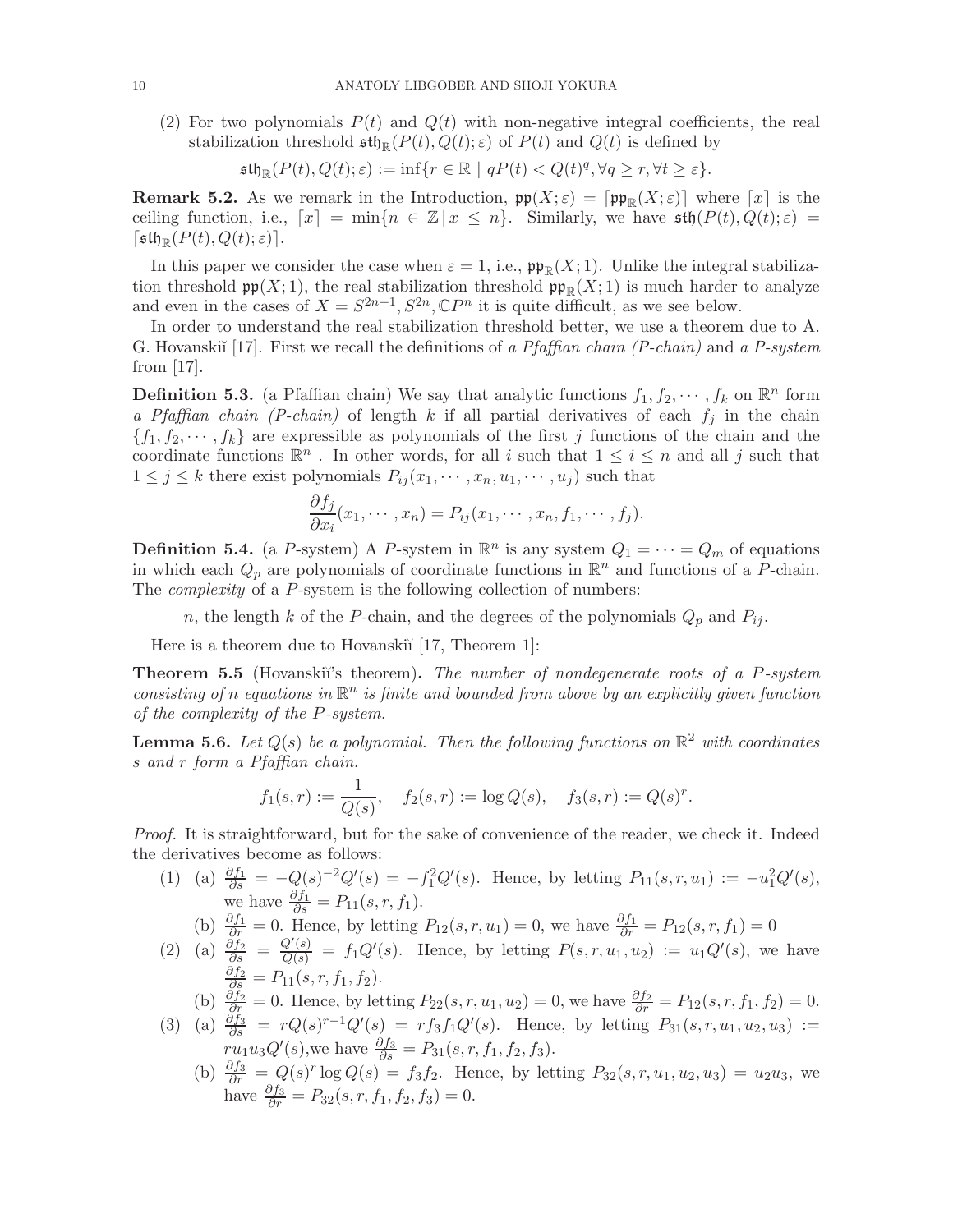11

 $\Box$ 

**Lemma 5.7.** Let  $P(s)$  and  $Q(s)$  be polynomials and let  $R(s,r) := rP(s) - Q(s)^r$ . Let  $f_1, f_2, f_3$ be the above Pfaffian chain. Then the following system is a P-system:

(5.8) 
$$
R(s,r) = \frac{\partial R}{\partial s} = 0.
$$

Proof.

$$
R(s,r) = rP(s) - f_3,
$$
  
\n
$$
\frac{\partial R}{\partial s} = rP'(s) - rQ(s)^{r-1}Q'(s) = rP'(s) - rf_3f_1Q'(s).
$$

Hence, by letting  $Q_1(s, r, u_1, u_2, u_3) := rP(s) - u_3, Q_2(s, r, u_1, u_2, u_3) := rP'(s) - ru_1u_3Q'(s)$ , we have  $R(s,r) = Q_1(s,r,f_1,f_2,f_3)$  and  $\frac{\partial R}{\partial s} = Q_2(s,r,f_1,f_2,f_3)$ . Therefore (5.8) is a Psystem.

Hence, from the above Hovanskiı's theorem we get the following corollary:

**Corollary 5.9.** The above P-system  $R(s,r) = \frac{\partial R}{\partial s} = 0$  has only finitely many solutions.

The solutions  $(s, r)$  of  $R(s, r) = 0$  are of the following types: For a fixed s, the solutions r of  $R(s, r) = 0$  are the intersection of the straight line  $y = P(s)x$  and the exponential function  $y = Q(s)^x$ , hence we have three cases

- (1) there are exactly two different solutions  $r_1(s)$  and  $r_2(s)$  in the case when they intersect at two different points  $(s, r_1(s)), (s, r_2(s)),$
- (2) there is just one solution  $r_0(s)$  in the case when the line is tangent to the exponential curve at the point  $(s, r_0(s)),$
- (3) there is no solution in the case when they do not intersect.

So we define the implicit function  $r(s)$  of the equation  $R(s, r(s)) = 0$  by

$$
r(s) = \begin{cases} \max\{r_1(s), r_2(s)\}, & \text{if they intersect at two different points } (s, r_1(s)), (s, r_2(s)), \\ r_0(s), & \text{if the line is tangent to the exponential curve} \\ \text{not defined,} & \text{if they do not intersect.} \end{cases}
$$

From the above Corollary 5.9 we get the following corollary:

**Corollary 5.10.** Let the situation be as above. The implicit function  $r(s)$  defined by  $R(s, r(s)) =$ 0 has finitely many local maxima-minima.

*Proof.* If we consider the derivative  $\frac{dr}{ds}(s_0)$  of the implicit function  $r = r(s)$  at  $s_0$  with  $r_0 =$  $r(s_0)$  such that  $R(s_0, r_0) = 0$ , we do have

$$
\frac{\partial R}{\partial s}(s_0, r_0) + \frac{\partial R}{\partial r}(s_0, r_0) \frac{dr}{ds}(s_0) = 0.
$$

So, if  $r(s)$  has a local maximum or minimum at  $s_0$ , then  $\frac{dr}{ds}(s_0) = 0$ , thus  $\frac{\partial R}{\partial s}(s_0, r_0) = 0$ . Namely,  $(s_0, r_0)$  has to be a solution of the above P-system. Therefore, the implicit function  $r(s)$  defined by  $R(s, r(s)) = 0$  has only finitely many local maxima-minima.

Before going further on, we point out that the above implicit function  $r(s)$  can be described in terms of the Lambert W-function. The inverse function of  $z = we^w$  is called the Lambert W-function (cf. [4] for the history and some applications) and denoted by  $W(z)$ , thus it satisfies

$$
z = W(z)e^{W(z)}.
$$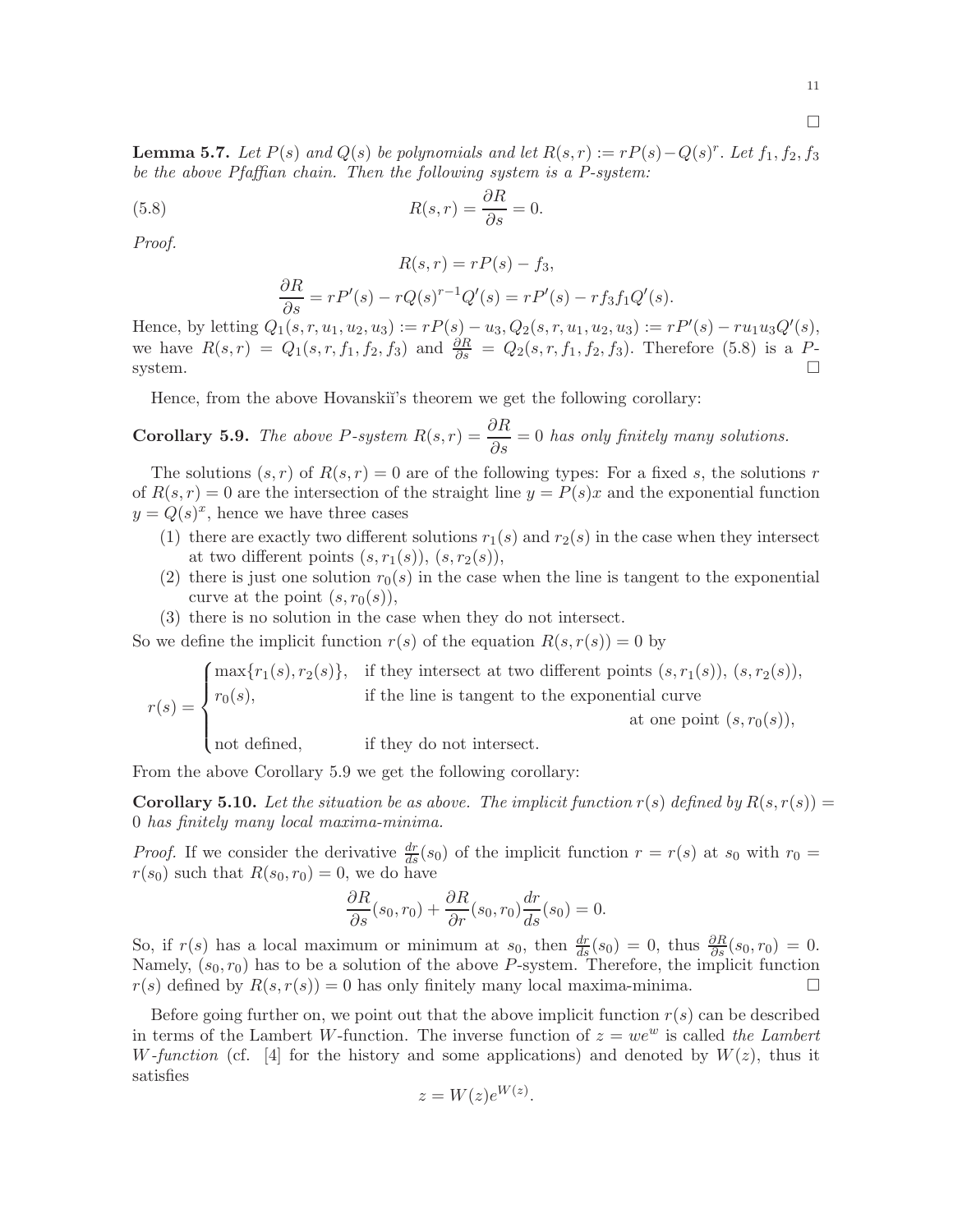Let  $\widetilde{W}(z)$  be the inverse function of  $z = \frac{e^w}{w}$  $\frac{e^{\omega}}{w}$ , which satisfies

$$
z = \frac{e^{\widetilde{W}(z)}}{\widetilde{W}(z)}.
$$

This function  $\widetilde{W}(z)$  is a specialization of the generalized Lambert W-function proposed in [25] and studied further in [18, §3]. The implicit function  $r(s)$  of our equation

$$
r(s)P(s) = Q(s)^{r(s)}
$$

is explicitly expressed by using the above function  $\widetilde{W}(z)$ . Specifically, one has

$$
P(s) = \frac{Q(s)^{r(s)}}{r(s)}
$$

$$
= \frac{e^{(\log Q(s))r(s)}}{r(s)}.
$$

From which we have

$$
\frac{P(s)}{\log Q(s)} = \frac{e^{(\log Q(s))r(s)}}{(\log Q(s))r(s)}.
$$

Hence we have

$$
\widetilde{W}\left(\frac{P(s)}{\log Q(s)}\right) = (\log Q(s))r(s).
$$

Therefore the implicit function  $r(s)$  is obtained as

$$
r(s) = \frac{1}{\log Q(s)} \widetilde{W}\left(\frac{P(s)}{\log Q(s)}\right).
$$

Finally we notice that  $z = W(z)e^{W(z)}$  implies that

$$
-\frac{1}{z} = W\left(-\frac{1}{z}\right)e^{W\left(-\frac{1}{z}\right)}, \quad \text{i.e.,} \quad z = \frac{e^{-W\left(-\frac{1}{z}\right)}}{-W\left(-\frac{1}{z}\right)}.
$$

Hence we have

$$
\widetilde{W}(z) = -W\left(-\frac{1}{z}\right).
$$

Therefore we have that

$$
r(s) = -\frac{1}{\log Q(s)} W\left(-\frac{\log Q(s)}{P(s)}\right)
$$

.

So far there is no assumption on the coefficients of the polynomials  $P(s)$  and  $Q(s)$ . From here on, we assume that they are respectively the homotopical Poincaré polynomial and homological Poincaré polynomial of a simply connected elliptic space, in particular we have that  $Q(s) = 1 + \cdots$ .

**Proposition 5.11.** Let  $P(s)$  and  $Q(s)$  be as above. The above implicit function  $r = r(s)$  of the equation  $rP(s) = Q(s)^r$  is a bounded function.

*Proof.* First we point out that the domain of the implicit function  $r = r(s)$  is not necessarily the whole half interval  $[1,\infty)$ , thus there are some intervals of  $[1,\infty)$ , where the implicit function is not defined, in other words, if we denote the domain of the implicit function by  $\mathcal{D}(r(s))$ , then it is possible that  $\mathcal{D}(r(s)) \subsetneq [1,\infty)$ . However, even if there are some interval where the implicit function is not defined, we still consider the function is bounded where it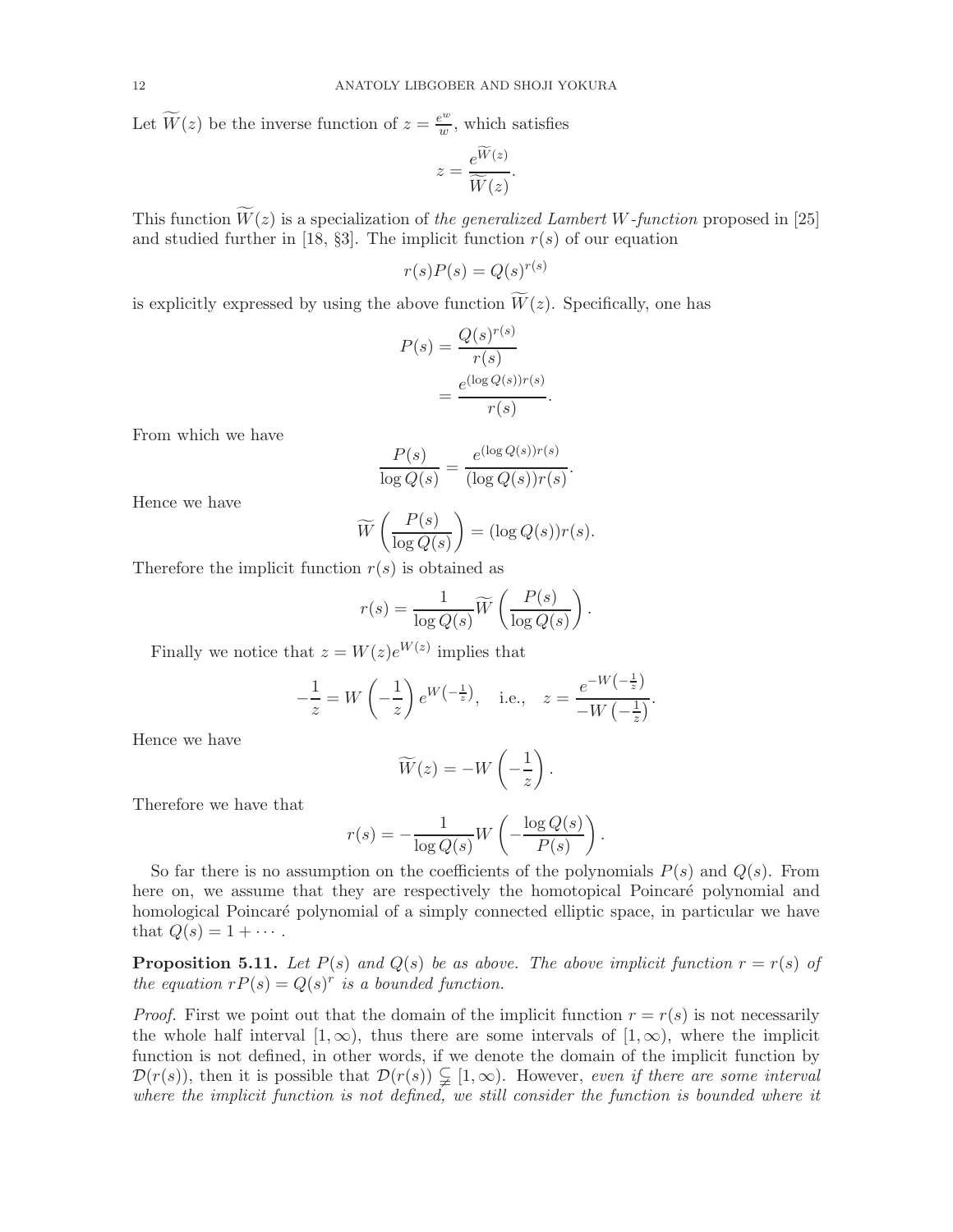13

is not defined. It follows from the proof of [19, Lemma 2.1] that there exists  $s_0 \geq 1$  and an integer  $N_0$  such that

$$
rP(s) < Q(s)^r \quad \text{for } \forall s \ge s_0, \forall r \ge N_0.
$$

Thus the graph of the implicit function  $r = r(s)$  does not intersect the translated quadrant  $\{(s,r) \mid s \geq s_0, r \geq N_0\}$ , in other words, the implicit function  $r = r(s)$  is bounded above by  $N_0$  on the half interval  $[s_0,\infty)$ . Now we want to show that it is also bounded on the closed interval [1, s<sub>0</sub>] as well. Now let us consider the implicit function  $\tilde{r}(x, y)$  of two variables x, y, given by the largest solution to  $rx = y^r$ . Here we note that

(5.12) 
$$
r(s) = \widetilde{r}(P(s), Q(s)).
$$

We let

$$
m_P := \min_{1 \le s \le s_0} P(s), M_P := \max_{1 \le s \le s_0} P(s), \quad m_Q := \min_{1 \le s \le s_0} Q(s), M_Q := \max_{1 \le s \le s_0} Q(s).
$$

Then we consider a compact rectangle

$$
\mathcal{R}_{m,M} := \{(x,y) | m_P \le x \le M_P, m_Q \le y \le M_Q\}.
$$

The claim is that  $\tilde{r}(x, y)$  is defined on a compact subset of this rectangle  $\mathcal{R}_{m,M}$ , which implies that  $\tilde{r}(x, y)$  is bounded, since it is a continuous function. Therefore it follows from (5.12) that the implicit function  $r = r(s)$  is also bounded on [1, s<sub>0</sub>]. Since the domain D of  $\tilde{r}(x, y)$  is a subset of the compact bounded set  $\mathcal{R}_{m,M}$ , it is enough to show that domain  $\mathcal D$  is closed. Let  $\phi(y)$  be the slope of the line in  $(u, v)$ -plane containing the origin and tangent to the curve given by  $u = y^v$ .  $\phi(y)$  is of course computed as follows: The tangent line of the curve  $u = y^v$ at a point  $(v_0, u_0 = y^{v_0})$  is given by  $u - y^{v_0} = y^{v_0} \log y(v - v_0)$ . If this line goes through the origin, then it follows from  $-y^{v_0} = y^{v_0} \log y (-v_0)$  that  $v_0 \log y = 1$ , hence  $v_0 = \frac{1}{\log y}$ . Hence the slope  $\phi(y)$  is

$$
\phi(y) = y^{\frac{1}{\log y}} \log y = e \log y.
$$

Thus  $\phi(y)$  is a continuous function for  $y > 1$ . We assume that  $Q(s) = 1 + \cdots$  and is not a constant polynomial, hence  $\min_{1 \leq s \leq s_0} Q(s) = m_Q > 1$ . The domain of the function  $\tilde{r}(x, y)$ considered on the rectangle  $\mathcal{R}_{m,M}$  is the subset given by  $x \geq \phi(y)$ , i.e.,  $\mathcal{D} := \{(x, y) | (x, y) \in$  $\mathcal{R}_{m,M}, x \geq \phi(y)$ . Continuity of  $\phi$  implies that the domain  $\mathcal{D}$  is closed.

П

**Proposition 5.13.** Let the situation be as above. The finite critical points s of the implicit function  $r = r(s)$  satisfy the following equation

.

(5.14) 
$$
\frac{P'(s)Q(s)}{Q'(s)} = Q(s)^{\frac{P'(s)Q(s)}{P(s)Q'(s)}}
$$

*Proof.* Let  $r = r(s)$  be the implicit function of the equation  $rP(s) = Q(s)^r$ . Differentiating  $rP(s) = Q(s)^r$  with respect to s, we have

$$
\frac{dr}{ds}P(s) + rP'(s) = Q(s)^r \left(\frac{dr}{ds}\log Q(s) + r\frac{Q'(s)}{Q(s)}\right).
$$

Hence, letting  $\frac{dr}{ds} = 0$ , we have

$$
rP'(s) = rQ(s)^r \frac{Q'(s)}{Q(s)}.
$$

Since  $r \neq 0$ , we have

$$
P'(s) = Q(s)^r \frac{Q'(s)}{Q(s)}.
$$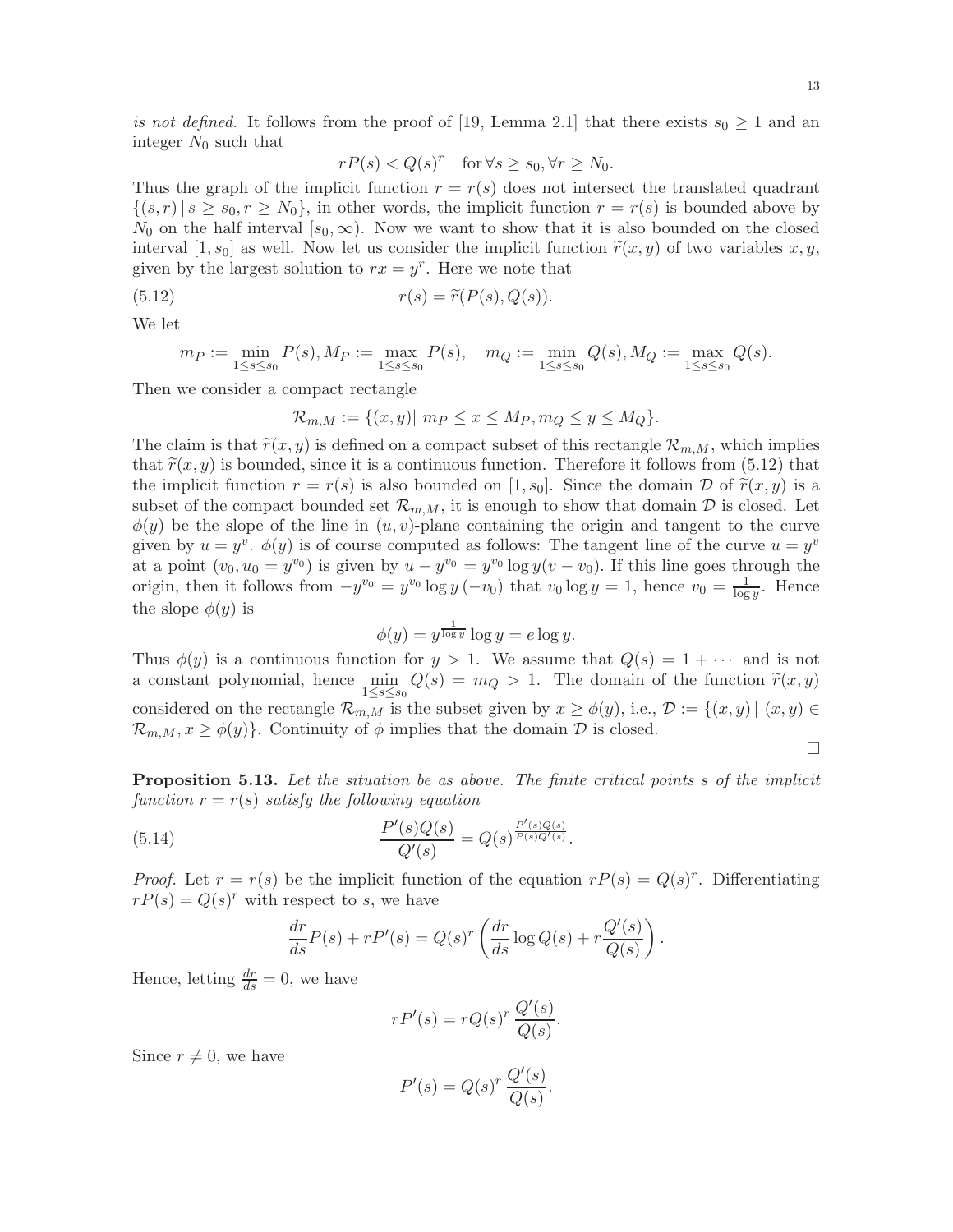Therefore, the local maxima  $r(s)$  satisfies the following two equations:

$$
\begin{cases} rP(s) = Q(s)^r, \\ P'(s) = Q(s)^r \frac{Q'(s)}{Q(s)}. \end{cases}
$$

From this, we get

$$
P'(s) = rP(s)\frac{Q'(s)}{Q(s)},
$$

namely we get

$$
r(s) = \frac{P'(s)Q(s)}{P(s)Q'(s)}.
$$

Plugging it in the equation  $rP(s) = Q(s)^r$ , we get (5.14) above.

The domain 
$$
\mathcal{D}(r(s)) = \{s \in [1, \infty) \mid P(s) \geq e \log Q(s)\}
$$
 of the implicit function  $r = r(s)$  is  $\mathcal{D}(r(s)) = [s_1, s_2] \sqcup [s_3, s_4] \cdots \sqcup [s_{k-2}, s_{k-1}] \sqcup [s_k, \infty),$ 

where  $s_2, \dots, s_k$  are the zeros of the equation  $P(s) = e \log Q(s)$  such that  $s_2 < s_3 < \dots < s_k$ and  $s_1 = 1$  or  $s_1$  is another zero of  $P(s) = e \log Q(s)$ , depending on the polynomials  $P(s)$  and  $Q(s)$ .

**Corollary 5.16.** Let  $P(s)$  and  $Q(s)$  be as above. Let  $r = r(s)$  be the implicit function defined by the equation  $rP(s) = Q(s)^r$ , let  $s_1, \dots, s_k$  be the end points of the closed intervals of the domain  $\mathcal{D}(r(s))$  of the implicit function  $r = r(s)$  as in (5.15), and let  $c_1, \dots, c_m$  be the finite critical points <sup>1</sup> of the implicit function  $r = r(s)$ . Then we have

$$
\mathfrak{sth}(P(s), Q(s); 1) = \max\{r(s_1), \cdots, r(s_k), r(c_1), \cdots, r(c_m), \lim_{s \to \infty} r(s)\}.
$$

In particular, for a a simply connected elliptic space  $X$ , we have

(5.17) 
$$
\mathfrak{pp}_{\mathbb{R}}(X;1) = \max\{r(s_1), \cdots, r(s_k), r(c_1), \cdots, r(c_m), \lim_{s \to \infty} r(s)\}.
$$

**Remark 5.18.** We do not know if  $\mathfrak{pp}_{\mathbb{R}}(X;1)$  is attained at an end point  $s_j$  of these closed intervals, at a critical point  $c_k$ , or as the limit  $\lim_{s\to\infty} r(s)$ . In the case of  $X = S^{2n}$ , it is not obtained as  $\lim_{s\to\infty} r(s)$ , as shown in the following section.

As computed in the following section, we have that  $\mathfrak{pp}_{\mathbb{R}}(S^{2n+1}; 1) = 1$ . Except the case of  $S^{2n+1}$ , we make the following conjecture:

**Conjecture 5.19.** Let X be a simply connected elliptic space. If X is not homotopic to  $S^{2n+1}$ , then the real stabilization threshold  $\mathfrak{pp}_\mathbb{R}(X;1)$  is a transcendental number. In particular, if  $\mathfrak{pp}_{\mathbb{R}}(X;1)$  is attained at a critical point s of the implicit function  $r(s)$ , then the following number is a transcendental number:

$$
\frac{P'(s)Q(s)}{P(s)Q'(s)}
$$

where  $P(s) = P_X^{\pi}(s)$  and  $Q(s) = P_X(s)$ .

Similarly to Definition 3.9 and Definition 5.1, one can define the following real stabilization threshold:

### Definition 5.20.

$$
\mathfrak{mhp}_\mathbb{R}(X;[\varepsilon,r],[\varepsilon,r],[\varepsilon,r]):=\inf\{r\in\mathbb{R}|qMH_X^\pi(t,u,v)< MH_X(t,u,v)^q, \forall q\geq r, \forall (t,u,v)\in\mathscr{C}_{\varepsilon,r}\}.
$$

<sup>&</sup>lt;sup>1</sup>It is enough to consider only the critical points whose values are local maxima, but the formula  $(5.17)$  is, of course, not affected by considering all the critical points.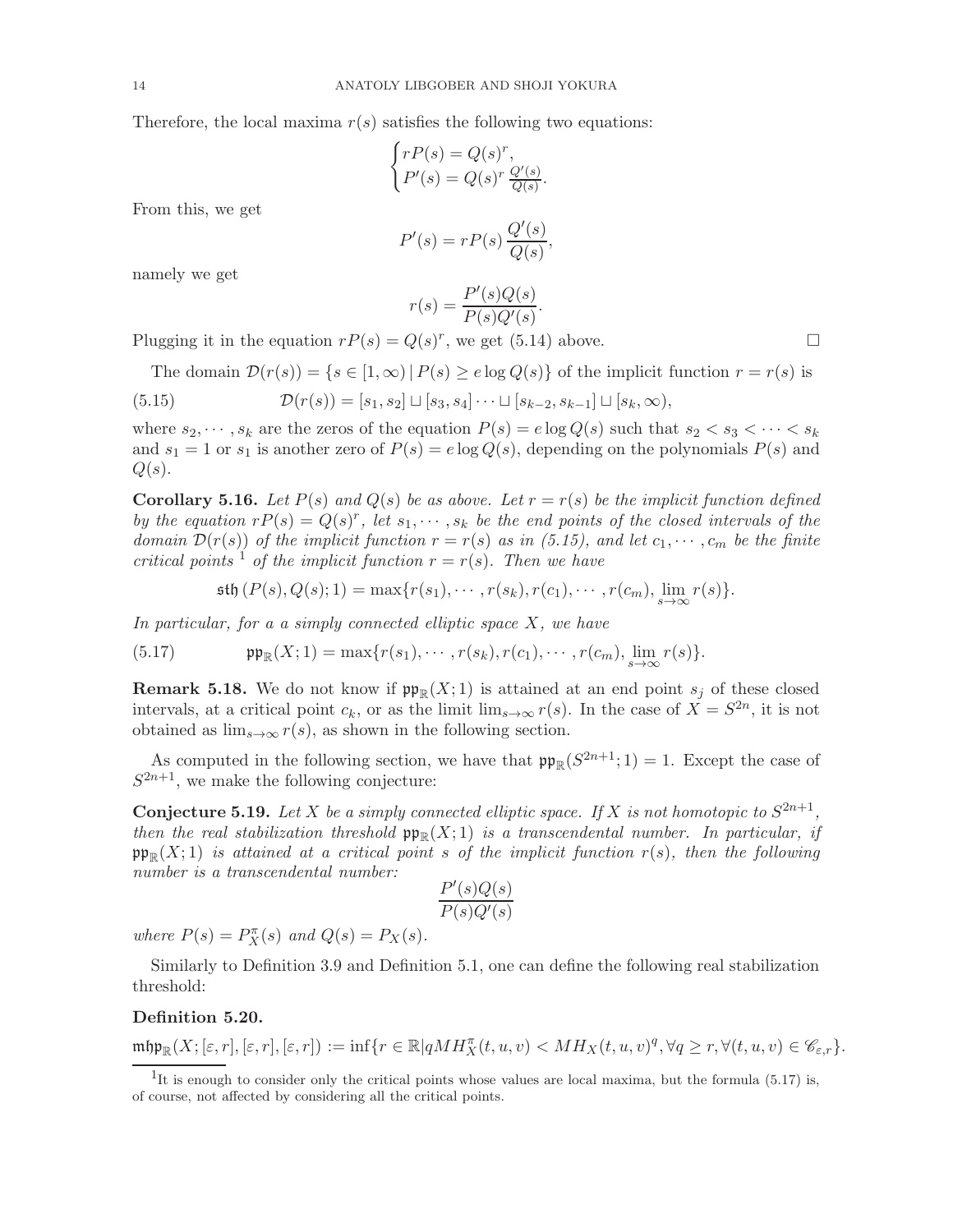A natural question is if the real stabilization threshold  $\mathfrak{m}(\mathfrak{p}_{\mathbb{R}}(X; [\varepsilon, r], [\varepsilon, r], [\varepsilon, r])$  stabilizes for  $r \to \infty$ , namely if the following real stabilization threshold

 $\mathfrak{m}\mathfrak{hp}_\mathbb{R}(X;\varepsilon,\varepsilon,\varepsilon):=\inf\{r\in\mathbb{R}| qMH_X^\pi(t,u,v)< MH_X(t,u,v)^q, \forall q\geq r, \forall (t,u,v)\in\mathscr{C}_{\varepsilon,\infty}\}$ 

is well-defined. We have the following proposition, showing that this is the case under certain condition.

**Proposition 5.21.** Let  $P(t, u, v)$  and  $Q(t, u, v)$  be two polynomials with positive integer coefficients such that there exist polynomials  $\phi(t, u, v)$ ,  $\widetilde{P}(s)$  and  $\widetilde{Q}(s)$  such that

- $P(t, u, v) \leq \tilde{P}(\phi(t, u, v)),$
- $\tilde{Q}(\phi(t, u, v)) \leq Q(t, u, v),$
- $\exists \eta \text{ such that } \phi(t, u, v) \geq \eta > 0, \forall (t, u, v) \in \mathscr{C}_{\varepsilon, \infty} = [\varepsilon, \infty)^3.$

Then there exist  $r_0 \in \mathbb{R}$  such that for  $\forall (t, u, v) \in [\varepsilon, \infty)^3$  and  $\forall r \geq r_0$  one has

$$
rP(t, u, v) < Q(t, u, v)^r.
$$

In particular, if there exist such polynomials for the homotopical and homological mixed Hodge polynomials  $P(t, u, v) := MH_X^{\pi}(t, u, v)$  and  $Q(t, u, v) := MH_X(t, u, v)$ , then the real stabilization threshold  $\mathfrak{mhp}_\mathbb{R}(X;\varepsilon,\varepsilon,\varepsilon)$  is well defined.

*Proof.* Indeed, let  $r_0 = \mathfrak{stf}_{\mathbb{R}}\left( \widetilde{P}(s), \widetilde{Q}(s); \eta \right)$  be the real stabilization threshold for the polyno- $\text{mials }\tilde{P}(s) \text{ and } \tilde{Q}(s) \text{, i.e., } \mathfrak{sth}_{\mathbb{R}}\left(\widetilde{P}(s),\widetilde{Q}(s); \eta\right) = \inf\{r | q\widetilde{P}(s) < \widetilde{Q}(s)^q, \forall q \geq r, \forall s \geq \eta\}.$  Then for  $r \ge r_0$  one has  $r \widetilde{P}(s) < \widetilde{Q}(s)^r$  for  $\forall s \ge \eta$  and hence for  $\forall (t, u, v) \in [\epsilon, \infty)^3$  one has

$$
rP(t, u, v) \le r\tilde{P}(\phi(t, u, v)) < \tilde{Q}(\phi(t, u, v))^r \le Q(t, u, v)^r.
$$

Here we note that

$$
\mathfrak{sth}_\mathbb{R}\left(P(t,u,v),Q(t,u,v);\mathscr{C}_{\varepsilon,\infty}\right)\leq \mathfrak{sth}_\mathbb{R}\left(\widetilde{P}(s),\widetilde{Q}(s);\eta\right),
$$

where we define

$$
\mathfrak{sth}_{\mathbb{R}}\left(P(t,u,v),Q(t,u,v);\mathcal{C}_{\varepsilon,\infty}\right):=\inf\{r|\,qP(t,u,v)
$$

**Example 5.22.** Let us set (see  $(4.1)$  and  $(4.2)$ ):

$$
P(t, u, v) := MH_{\mathbb{CP}^n}^{\pi}(t, u, v) = t^2uv + t^{2n+1}(uv)^{n+1},
$$
  

$$
Q(t, u, v) := MH_{\mathbb{CP}^n}(t, u, v) = 1 + t^2uv + t^4(uv)^2 + \dots + t^{2n}(uv)^n.
$$

We let

$$
\phi(t, u, v) = t^2(uv), \ \widetilde{P}(s) = s + s^{n+1}, \ \widetilde{Q}(s) = 1 + s + s^2 + \dots + s^n.
$$

Then one has

- $M H_{\mathbb{CP}^n}^{\pi}(t, u, v) < \widetilde{P}(\phi(t, u, v))$  for  $\forall t \geq 1$ ,
- $Q(\phi(t, u, v)) = M H_{\mathbb{CP}^n}(t, u, v)$  for  $\forall t \geq 1$ ,
- Moreover  $\phi(t, u, v) = t^2(uv) \ge 1$  for  $(t, u, v) \in \mathscr{C}_{1, \infty} = [1, \infty)^3$ .

Hence it follows from Proposition 5.21 that the real stabilization threshold  $\operatorname{mfp}_\mathbb{R}(X; 1, 1, 1)$  is well-defined.

The following example shows that  $\mathfrak{stb}_\mathbb{R}$   $(P(t, u, v), Q(t, u, v); \mathscr{C}_{\varepsilon, \infty})$  does not necessarily exist.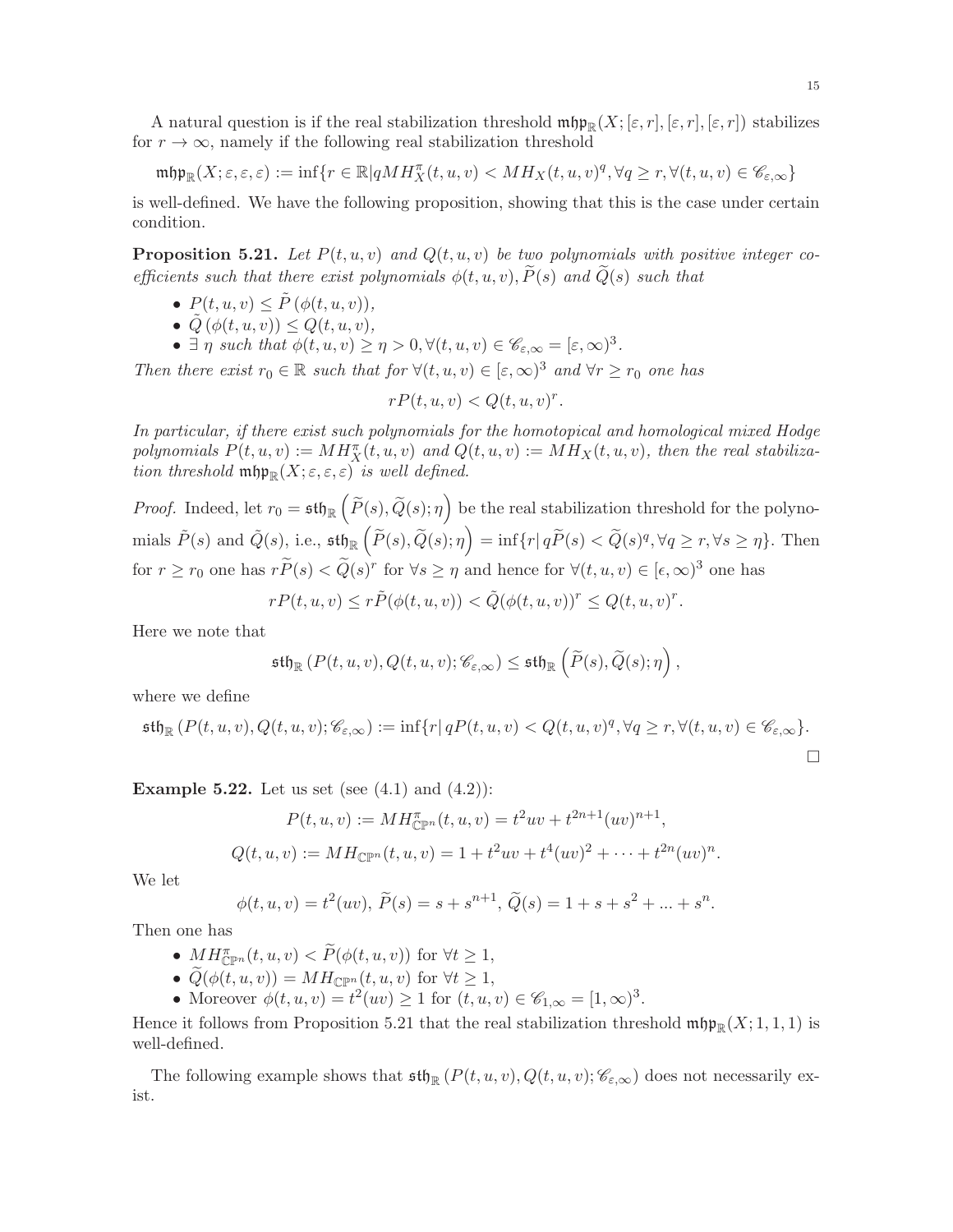**Example 5.23.** We consider the following modification of  $P(t, u, v)$  of the above example:

$$
P_1(t, u, v) = t^2uv + t^{2n+3}(uv)^{n+1}, \quad \widetilde{P}_1(s,t) = s + ts^{n+1}.
$$

Then we have that  $P_1(t, u, v) = \tilde{P}_1(\phi(t, u, v), t)$  and  $Q(t, u, v)$  be as in Example 5.22. We want to show that  $\operatorname{\mathfrak{sh}}_{\mathbb R}(P(t,u,v), Q(t,u,v); \mathscr{C}_{\varepsilon,\infty})$  does not exist. A key observation is that the two-variable analog  $r = r(x, y)$  of the one-variable implicit function  $r = r(s)$  above, i.e.,  $r = r(x, y)$  is the largest one of the solutions r of the equation  $rx = y^r$ , is an unbounded function in the open region  $x > 0, y > 1$ . More precisely, for any  $y_0 > 1$  and any  $r_0 > 0$ , let us consider any  $x_0 > \left(\frac{y_0^{r_0}}{r_0}\right)$ ) and the line  $v = x_0r$  in the plane of coordinates  $(r, v)$ . Then the largest r-coordinate of the two distinct intersections of this line  $v = x_0r$  and the exponential curve  $v = y_0^r$ , i.e.,  $r(x_0, y_0)$  is bigger than  $r_0$ , namely, we have that  $\exists r > r_0$  such that  $rx_0 = y_0^r$ . Therefore we have  $\{r > 0 \mid qx < y^q, \forall q > r, \forall x > 0, \forall y > 1\} = \emptyset$ . In the above situation, for any  $s_0 > 0$  and any  $r_0 > 0$ , let us consider  $t_0 > 0$  such that

$$
s_0 + t_0 s_0^{n+1} > \frac{(1 + s_0 + \dots + s_0^n)^{r_0}}{r_0}
$$
, i.e.,  $t_0 > \frac{(1 + s_0 + \dots + s_0^n)^{r_0} - r_0 s_0}{r_0 s_0^{n+1}}$ .

Then for  $\forall t > t_0$ , the largest solution r of the equation  $r(s_0 + ts_0^{n+1}) = (1 + s_0 + ... + s_0^n)^r$ is bigger than  $r_0$ , namely,  $\exists r > r_0$  such that  $r(s_0 + ts_0^{n+1}) = (1 + s_0 + ... + s_0^n)^r$ . Thus we have  $\{r > 0 \mid q(s + ts^{n+1}) < (1 + s + \cdots + s^n)^q, \forall q > r, \forall s > 0, \forall t > 0\} = \emptyset$ . Therefore  $\mathfrak{sth}_{\mathbb{R}}(P_1(t, u, v), Q(t, u, v); \mathscr{C}_{1,\infty})$  does not exist.

6. 
$$
\mathfrak{pp}_{\mathbb{R}}(S^{2n+1};1), \mathfrak{pp}_{\mathbb{R}}(S^{2n};1)
$$
 and  $\mathfrak{pp}_{\mathbb{R}}(\mathbb{C}P^n;1)$ 

In this section, we try to compute the real stabilization thresholds of  $S^{2n+1}$ ,  $S^{2n}$  and  $\mathbb{C}P^n$ . By the same argument as in Example 3.3 we can show the following

**Lemma 6.1.** Let  $P(t)$  and  $Q(t)$  be polynomials with non-zero integral coefficients and suppose that  $P(t) = a_2 t^2 + \cdots$  and  $Q(t) = 1 + b_2 t^2 + \cdots + b_q t^q$  with  $b_q \neq 0$  (hence,  $Q(t) \geq 2$  for  $\forall t \geq 1$ ). If there exists a positive integer  $n_0$  such that  $n_0 P(t) < Q(t)^{n_0}$  for  $\forall t \geq 1$ , then for all integer  $n \geq n_0$  we have

$$
nP(t) < Q(t)^n \quad (\forall t \ge 1).
$$

In fact, the part "for all *integer*  $n \ge n_0$ " can be replaced by "for all *real number*  $r \ge n_0$ ", i.e., we can show the following theorem.

**Theorem 6.2.** Let  $P(t)$  and  $Q(t)$  be as in Lemma 6.1. If there exists a positive integer  $n_0$ such that  $n_0 P(t) < Q(t)^{n_0}$  for  $\forall t \geq 1$ , then for all real number  $r \geq n_0$  we have

$$
rP(t) < Q(t)^r \quad (\forall t \ge 1).
$$

To prove this theorem, first we show the following lemma:

**Lemma 6.3.** Suppose that for a positive real number  $r_0$ 

$$
r_0 P(t) < Q(t)^{r_0} \quad \forall t \ge 1.
$$

If  $r_0 \geq \frac{1}{\log 2}$  (> 1), where  $\log$  is the natural logarithm, then for any real number  $r \geq r_0$  the following holds:

$$
rP(t) < Q(t)^r \quad \forall t \ge 1.
$$

*Proof.*  $r_0 P(t) < Q(t)^{r_0} (\forall t \ge 1)$  implies  $P(t) < \frac{1}{r_0} Q(t)^{r_0} (\forall t \ge 1)$ . So, for  $r \ge r_0$ , we have  $rP(t) < \frac{r}{r_c}$  $\frac{r}{r_0}Q(t)^{r_0}(\forall t\geq 1)$ . So, if we can show  $\frac{r}{r_0}Q(t)^{r_0}\leq Q(t)^{r}(\forall t\geq 1)$ , then we are done. In other words, we show that

$$
\frac{1}{r_0}Q(t)^{r_0} \le \frac{1}{r}Q(t)^r \quad \forall t \ge 1.
$$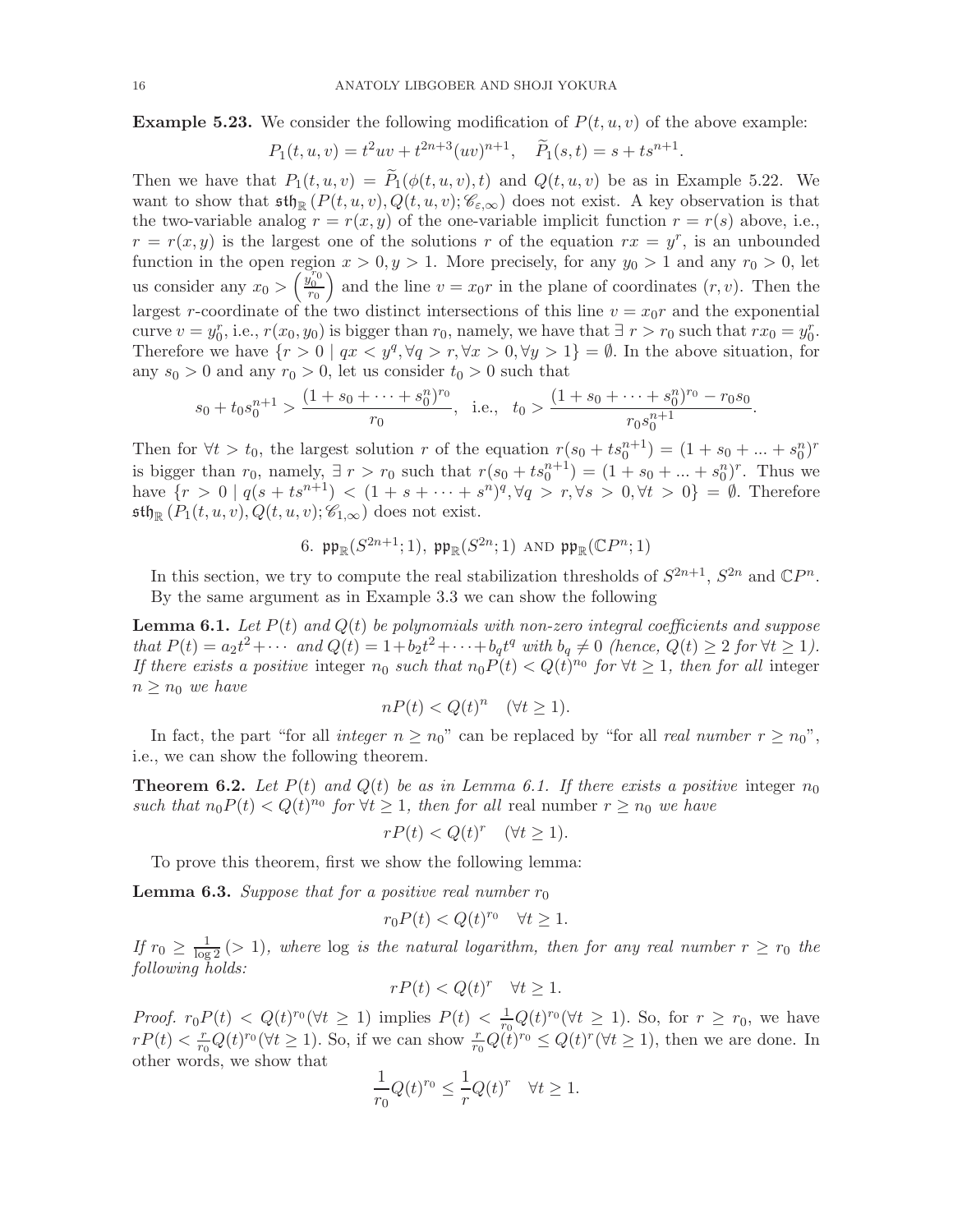To show this, let us consider the function  $F(z) := \frac{1}{z}Q(t)^{z}$ . For a fixed  $t(\geq 1)$ , we have

$$
F'(z) = -\frac{1}{z^2}Q(t)^z + \frac{1}{z}(\log Q(t))Q(t)^z = \frac{1}{z}\left(\log Q(t) - \frac{1}{z}\right)Q(t)^z.
$$

Since  $Q(t) \ge 2$  (for all  $t \ge 1$ ),  $\log Q(t) \ge \log 2$ . If  $z \ge \frac{1}{\log 2}$ , then  $\frac{1}{z} \le \log 2 \le \log Q(t)$ . Hence we have

$$
\log Q(t) - \frac{1}{z} \ge 0.
$$

Therefore, for  $z \geq \frac{1}{\log 2}$ , we have  $F'(z) \geq 0 \, (\forall t \geq 1)$ . Hence  $z \geq \frac{1}{\log 2}$ ,  $F(z)$  is non-decreasing, thus for  $\forall r \ge r_0$ , we have  $F(r_0) \ge F(r)$ , i.e.,

$$
\frac{1}{r_0}Q(t)^{r_0} \le \frac{1}{r}Q(t)^r \quad \forall x \ge 1.
$$

□

The following corollary follows from the above lemma:

**Corollary 6.4.** Let  $P(t)$  and  $Q(t)$  be as in Lemma 6.1. If there exists a positive integer  $n_0 \geq 2$  such that  $n_0 P(t) < Q(t)^{n_0}$  for  $\forall t \geq 1$ , then for all real number  $r \geq n_0$  we have

$$
rP(t) < Q(t)^r \quad (\forall t \ge 1).
$$

Hence in order to finish the proof of Theorem 6.2, we need to consider the case when the integer  $n_0$  is equal to 1, i.e., prove the following lemma:

**Lemma 6.5.** Let  $P(t)$  and  $Q(t)$  be as in Lemma 6.1. If  $P(t) < Q(t)$  for  $\forall t \geq 1$ , then for all real number  $r > 1$  we have

$$
rP(t) < Q(t)^r \quad (\forall t \ge 1).
$$

*Proof.* First, by the assumption, we note that  $Q(t) = 1 + b_2 t^2 + \cdots + b_q t^q$  with  $b_q \neq 0$ . Then we have the following two cases:

- (1)  $Q(1) \geq 3$ , thus  $Q(t) \geq 3$  for  $\forall t \geq 1$ , and
- (2)  $Q(1) = 2$ , thus  $Q(t) \geq 2$  for  $\forall t \geq 1$ .
- (1) In this case, by elementary calculation we see that for any real number  $r \geq 1$

$$
rQ(t) \le Q(t)^r \quad \forall t \ge 1
$$

Thus  $rP(t) < rQ(t) < Q(t)^r$ .

(2) In this case we have to have  $Q(t) = 1 + t^q$ . Since  $P(t) < Q(t) = 1 + t^q$  for  $\forall t \ge 1$ , we have to have  $P(1) < Q(1) = 2$ , hence  $P(1) = 1$  is the only possibility, thus  $P(t) = t^p$ and  $p \leq q$  since  $t^p = P(t) < Q(t) = 1 + t^q$  for  $\forall t \geq 1$ . Then, we see that for any real number  $r \geq 1$  we have  $rt^p < (1+t^q)^r$ , i.e.,  $rP(t) < Q(t)^r$ .

 $\Box$ 

Remark 6.6. Here we point out that the following modified versions of the above Theorem 6.2 does not hold: "If there exists a positive real number  $r_0$  such that  $r_0P(t) < Q(t)^{r_0}$  for  $\forall t \geq 1$ , then for all real number  $r \ge r_0$  we have  $rP(t) < Q(t)^r$   $(\forall t \ge 1)$ ." Here is a simple example. Let  $P(t) = 2t, Q(t) = 1 + t^2$ . Then we have  $1.6t = 0.8P(t) < Q(t)^{0.8} = (1 + t^2)^{0.8} (\forall t \ge 1)$  (in fact for  $\forall t$ ). However  $P(t) \nleq Q(t) (\forall t \geq 1)$ , simply because  $P(1) = Q(1) = 2$ .

Proposition 6.7.  $\mathfrak{pp}_{\mathbb{R}}(S^{2n+1};1) = 1$ .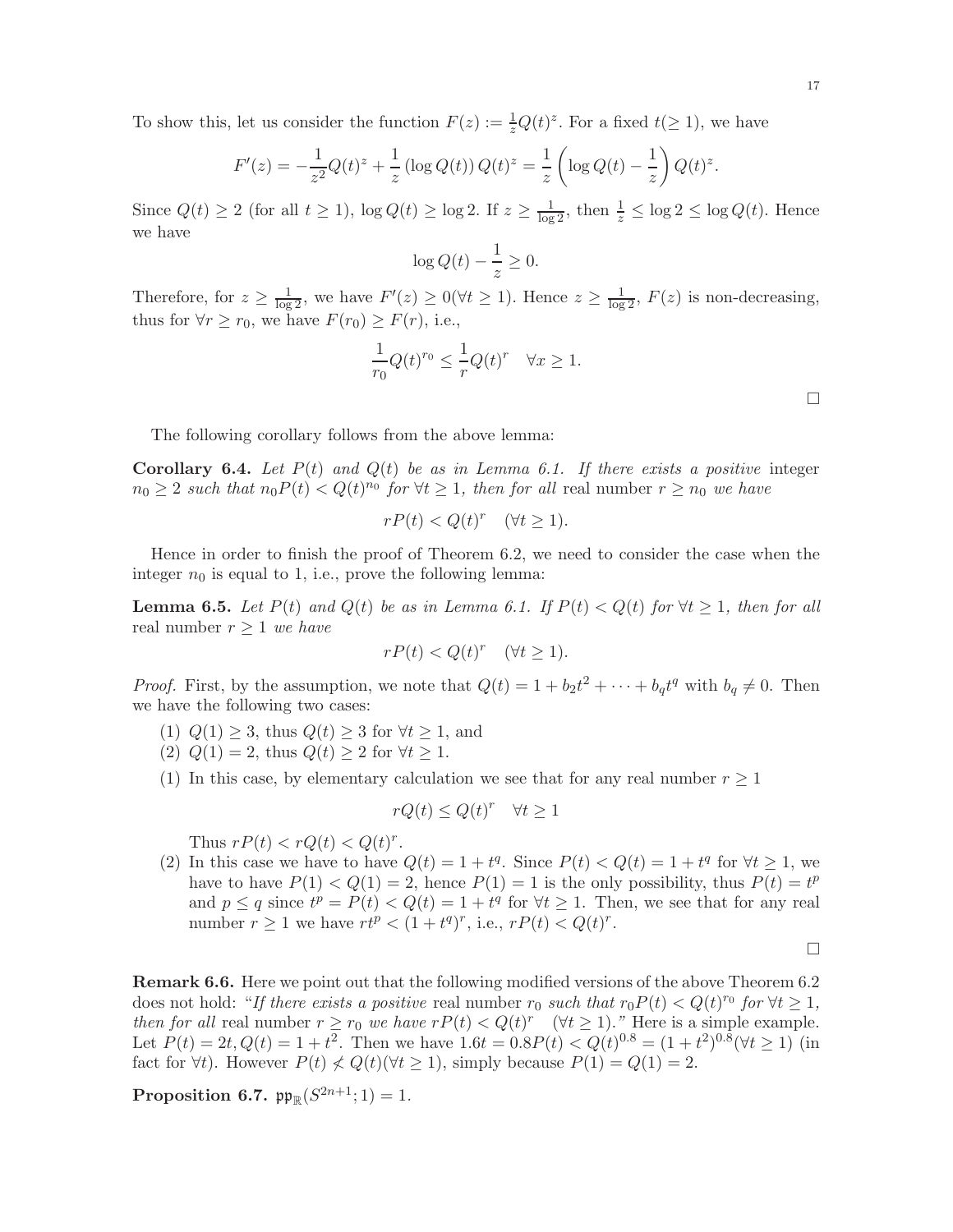*Proof.* We have  $P_{S^{2n+1}}(t) = 1 + t^{2n+1}$  and  $P_{S^{2n+1}}^{\pi}(t) = t^{2n+1}$ . Thus  $P_{S^{2n+1}}^{\pi}(t) < P_{S^{2n+1}}(t)$ . Hence it follows from Theorem 6.2 that for any real number  $r \geq 1$  we have

$$
r P_{S^{2n+1}}^{\pi}(t) < P_{S^{2n+1}}(t)^r
$$

.

.

Therefore  $\mathfrak{pp}_{\mathbb{R}}(S^{2n+1};1) \leq 1$ . Now we claim that  $\mathfrak{pp}_{\mathbb{R}}(S^{2n+1};1) = 1$ , i.e.,

(6.8) if 
$$
r < 1
$$
, then  $rt^N < (1 + t^N)^r \quad (\forall t \ge 1)$  does not hold.

Since  $rt^{N(1-r)} > 1$  for a sufficient large number t and  $2^r < 1$  for  $r < 1$ , we have that for a sufficiently large number t

$$
rt^{N(1-r)} > 2^r > \left(1 + \frac{1}{t^N}\right)^r = \frac{(1 + t^N)^r}{t^{Nr}}.
$$

Which implies that for a sufficient large number  $t$  we have

$$
rt^N=rt^{N(1-r)}\cdot t^{Nr}>(1+t^N)^r
$$

Therefore we get the above claim  $(6.8)$ .

## Lemma 6.9.

$$
\mathfrak{pp}_{\mathbb{R}}(S^{2n};1) \leq 2 + \frac{1}{2}.
$$

Proof. We show

$$
(1+t^{2n})^{2+\frac{1}{2}} > \left(2+\frac{1}{2}\right)(t^{2n}+t^{4n-1}) \quad (\forall t \ge 1).
$$

If we can show the following, we are done since  $t^{2n} + t^{4n} \geq t^{2n} + t^{4n-1}$ .

$$
(1+t^{2n})^{2+\frac{1}{2}} > \left(2+\frac{1}{2}\right)(t^{2n}+t^{4n}) \quad (\forall t \ge 1).
$$

Let  $X := t^{2n}$  and consider the following function

$$
F(X) = (1 + X)^{2 + \frac{1}{2}} - \left(2 + \frac{1}{2}\right)(X + X^2) \quad (\forall X \ge 1).
$$

By elementary calculus we can see that  $F(X) > 0$  (in fact, for  $X \ge 0$ ).

As in Example 3.3,  $\mathfrak{pp}(S^{2n}; 1) = 3$ , clearly  $\mathfrak{pp}_{\mathbb{R}}(S^{2n}; 1) > 2$ , thus we have

$$
2 < \mathfrak{pp}_{\mathbb{R}}(S^{2n}; 1) < 2 + \frac{1}{2}.
$$

Question 6.10. Does there exist a simple estimate of  $\mathfrak{pp}_{\mathbb{R}}(S^{2n};1)$ ?

**Remark 6.11.** Let us consider the implicit function  $r = r(s)$  of  $r(s^{2n} + s^{4n-1}) = (1 + s^{2n})^r$ . If  $s > 2$ , we do have  $(1 + s^{2n})^2 > 2(s^{2n} + s^{4n-1})$ , hence it follows from Corollary 6.4 that  $(1 + s^{2n})^r > r(s^{2n} + s^{4n-1})$  for any real number  $r \ge 2$  (for  $\forall s > 2$ ). Therefore the implicit function  $r = r(s)$  satisfies that  $r(s) < 2$  for  $\forall s > 2$ . Hence  $\lim_{s \to \infty} r(s) \leq 2$ . Therefore the threshold  $\mathfrak{pp}_{\mathbb{R}}(S^{2n};1)$  is not attained as the limit  $\lim_{s\to\infty} r(s)$ .

In Lemma 6.3 we use the condition that  $r_0 \geq \frac{1}{\log 2}$ . However, we can relax the condition in the following lemma.

**Lemma 6.12.** Let  $P(t)$  and  $Q(t)$  be as in Lemma 6.1 and we suppose that  $Q(1) \geq 3$ , thus  $Q(t) \geq 3$  for  $\forall t \geq 1$ . If there exists a positive real number  $r_0 > 1$  such that  $r_0P(t) <$  $Q(t)^{r_0} (\forall t \geq 1)$ , then for any real number  $r \geq r_0$  we have

$$
rP(t) < Q(t)^r \quad \forall t \ge 1.
$$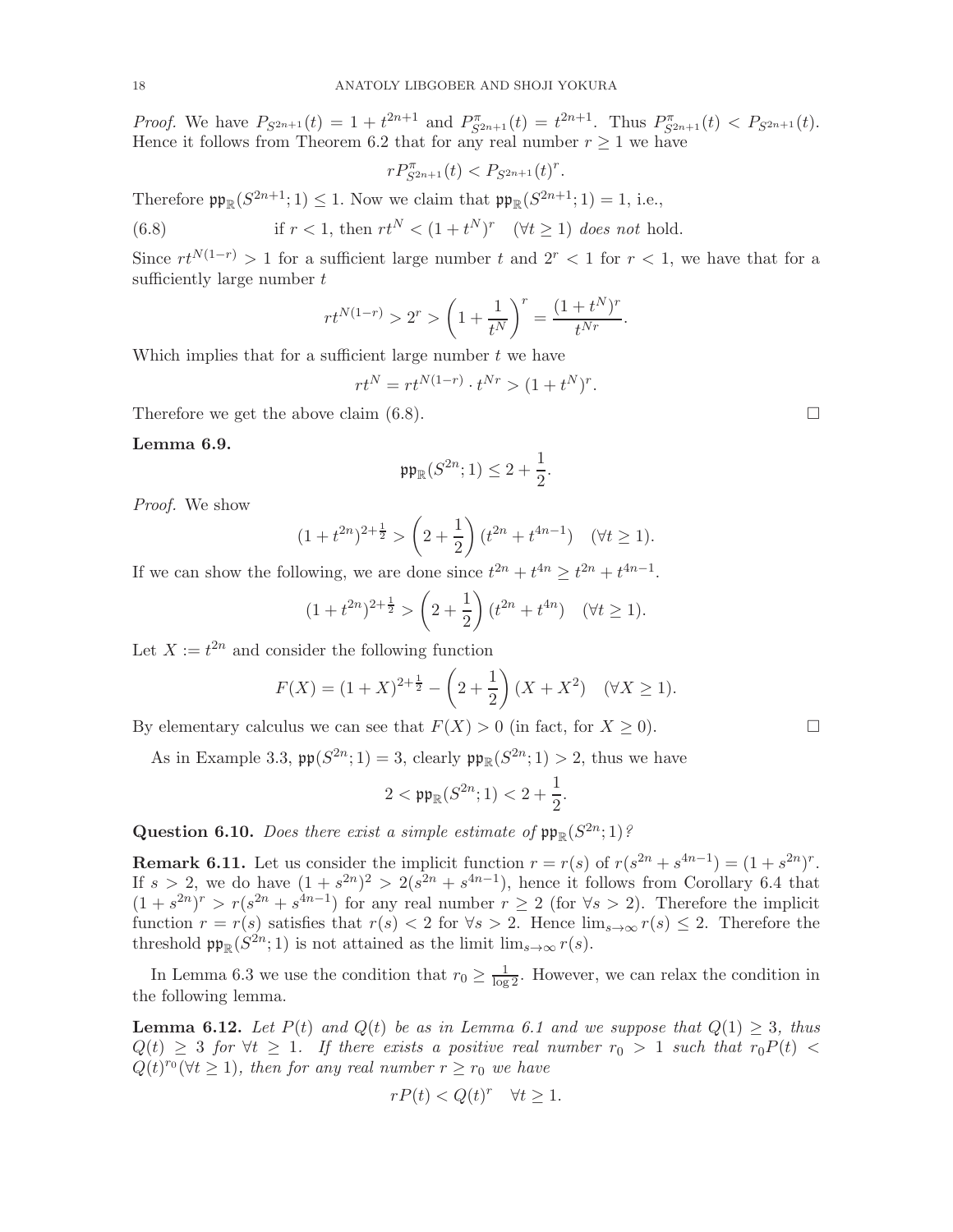*Proof.* Since  $r_0 P(t) < Q(t)^{r_0} (\forall t \ge 1)$ , we have  $P(t) < \frac{1}{r_0} Q(t)^{r_0} (\forall t \ge 1)$ , thus for any  $r \ge r_0$ we have  $rP(t) < \frac{r}{r}$  $\frac{r}{r_0}Q(t)^{r_0}(\forall t \geq 1)$ . So, it suffices to show

$$
\frac{r}{r_0}Q(t)^{r_0} \le Q(t)^r (\forall t \ge 1), \text{ i.e., } \frac{1}{r_0}Q(t)^{r_0} \le \frac{1}{r}Q(t)^r (\forall t \ge 1).
$$

In other words it suffices to show that  $F(r) := \frac{1}{r}Q(t)^r$  is an increasing function for  $r > 1$  for  $\forall t \geq 1$ , which is easy to see.

**Proposition 6.13.** For  $\forall n \geq 3$  we have

$$
1+\frac{1}{3n}\leq \mathfrak{pp}_{\mathbb{R}}(\mathbb{C} P^n;1)\leq 1+\frac{3}{2n}.
$$

*Proof.* Let  $n \geq 3$ . First we show

(6.14) 
$$
(1+t^2+t^4+\cdots+t^{2n})^{1+\frac{3}{2n}} > \left(1+\frac{3}{2n}\right)(t^2+t^{2n+1}) \quad (\forall t \ge 1).
$$

Indeed, we have

$$
(1+t^{2}+\cdots+t^{2n-2}+t^{2n})^{1+\frac{3}{2n}} - \left(1+\frac{3}{2n}\right)(t^{2}+t^{2n+1})
$$
  
\n
$$
\geq (1+t^{2}+t^{2n-2}+t^{2n})(1+t^{2}+t^{2n-2}+t^{2n})^{\frac{3}{2n}} - 2(t^{2}+t^{2n+1})
$$
  
\n
$$
> (1+t^{2}+t^{2n-2}+t^{2n})(t^{2n})^{\frac{3}{2n}} - 2(t^{2}+t^{2n+1})
$$
  
\n
$$
= (1+t^{2})t^{3} - 2t^{2} + (1+t^{2})t^{2n+1} - 2t^{2n+1}
$$
  
\n
$$
\geq 2t^{3} - 2t^{2} \quad (\forall t \geq 1)
$$
  
\n
$$
\geq 0.
$$

Hence it follows from Lemma 6.12 that  $\mathfrak{pp}_{\mathbb{R}}(\mathbb{C}P^n;1) \leq 1+\frac{3}{2n}$ . Next we show that there exists some  $s \geq 1$  such that

(6.15) 
$$
\left(1+\frac{1}{3n}\right)(s^2+s^{2n+1}) > (1+s^2+\cdots+s^{2n})^{1+\frac{1}{3n}}.
$$

This implies that  $1 + \frac{1}{3n} \le \mathfrak{pp}_{\mathbb{R}}(\mathbb{C}P^n; 1)$ . Let  $t > 2$ . Then we first observe that  $1 + t^2 + t^4 + \cdots + t^{2n} < 2t^{2n},$ 

which follows from

$$
1 + t2 + t4 + \dots + t2n = \frac{t^{2n+2} - 1}{t^{2} - 1} < \frac{t^{2n+2}}{t^{2} - 1} = \left(\frac{t^{2}}{t^{2} - 1}\right)t^{2n} < 2t^{2n} \quad \text{(since } t > 2\text{).}
$$

Now we have

$$
\left(1 + \frac{1}{3n}\right)(t^2 + t^{2n+1}) - (1 + t^2 + \dots + t^{2n})^{1 + \frac{1}{3n}}
$$
  
> 
$$
\left(1 + \frac{1}{3n}\right)(t^2 + t^{2n+1}) - (2t^{2n})^{1 + \frac{1}{3n}}
$$
  
> 
$$
t^{2n+1} - 2^{1 + \frac{1}{3n}}t^{2n + \frac{2}{3}}
$$
  
= 
$$
t^{2n + \frac{2}{3}}\left(t^{\frac{1}{3}} - 2^{1 + \frac{1}{3n}}\right)
$$
  
> 0 for  $\forall t > \left(2^{1 + \frac{1}{3n}}\right)^3$ .

Hence if  $s > (2^{1+\frac{1}{3n}})^3$ , then we have the above inequality (6.15).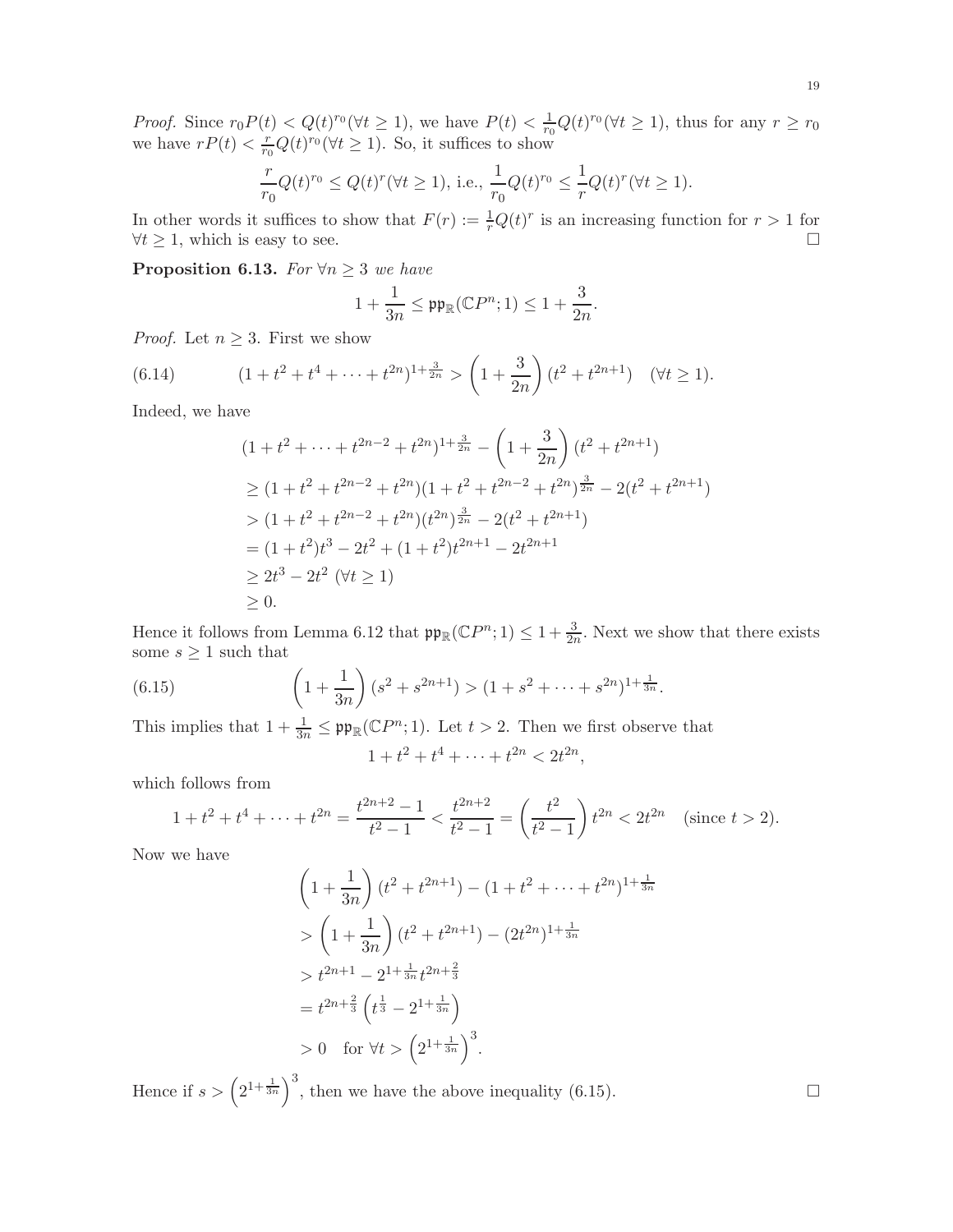Acknowledgements: We would like to thank W. Zudilin, R. Tijdeman, L. Maxim and the referee for suggestions and comments. S.Y. is supported by JSPS KAKENHI Grant Number JP19K03468.

#### **REFERENCES**

- [1] I. Biswas, V. Muñoz and A. Murillo, *Rationally elliptic toric varieties*, Tokyo J. Math. Advance Publication 1-16 (2021). DOI: 10.3836/tjm/1502179327.
- [2] J. F. de Bobadilla, J. Fresán, V. Muñoz and A. Murillo, *The Hilali conjecture for hyperelliptic spaces*, Mathematics Without Boundaries:Surveys in Pure Mathematics (ed. by T. M. Rassias and P. M. Pardalos), Springer (2014), 21–36.
- [3] S. Cattalani and A. Milivojević, Verifying the Hilali conjecture up to formal dimension twenty, J. Homotopy Relat. Struct., 15 (2020), 323–331.
- [4] R. M. Corless, G. H. Gonnet, D. E. G. Hare, D. J. Jeffrey and D. E. Knuth, On the Lambert W function, Adv. Comput. Math. 5 (1996), 329–359.
- [5] G. Debongnie, Rational Homotopy type of subspace arrangements with a geometric lattice, Proc. Amer. Math. Soc., 136 (2008), no. 6, 2245–2252.
- [6] P. Deligne, *Théorie de Hodge II*, Inst. Hautes Études Sci. Publ. Math.,  $40$  (1971), 5–55.
- [7] P. Deligne, *Théorie de Hodge III*, Inst. Hautes Études Sci. Publ. Math., 44 (1974), 5–77.
- [8] Y. Félix, S. Halperin and J.-C. Thomas, Rational Homotopy Theory, Grad. Texts in Math., 205, Springer, 2001.
- [9] Y. Félix, J. Oprea and D. Tanré, Algebraic Models in Geometry, Oxf. Grad. Texts Math., 17, Oxford, 2008.
- [10] J. B. Friedlander and S. Halperin, An arithmetic characterization of the rational homotopy groups of certain spaces, Invent. Math., 53 (1979), 117–133.
- [11] R. Hain, The de Rham homotopy of complex algebraic varieties, I, K-Theory, 1 (1987), 271–324.
- [12] R. Hain, The de Rham homotopy of complex algebraic varieties, II, K-Theory, 1 (1987), 481–497.
- [13] M. Herrmann, Classification and characterization of rationally elliptic manifolds in low dimensions, Math. Z., 288 (2018), 1081–1101.
- [14] M. R. Hilali, Action du tore  $T^n$  sur les espaces simplement connexes, Thèse d'état, Université catholique de Louvain, 1980.
- [15] M. R. Hilali and M. I. Mamouni, A conjectured lower bound for the cohomological dimension of elliptic spaces, J. Homotopy Relat. Struct., 3 (2008), 379–384.
- [16] M. R. Hilali and M. I. Mamouni, A lower bound of cohomological dimension for an elliptic space, Topology Appl., 156 (2008), 274–283.
- [17] A. G. Hovanskiĭ, On a class of systems of transcendental equations, (Russian) Dokl. Akad. Nauk SSSR 255 (1980), no. 4, 804–807.
- [18] C. Jamilla, R. Mendoza and I. Mezö, Solutions of neutral delay differential equations using a generalized Lambert W function, Appl. Math. Comput., 382 (2020) 125334.
- [19] A. Libgober and S. Yokura, Ranks of homotopy and cohomology groups for rationally elliptic spaces and algebraic varieties, to appear in Homology Homotopy Appl.
- [20] I. Mezö and  $\acute{A}$ . Baricz, On the generalization of the Lambert W function, Trans. Amer. Math. Soc., 369 (2017) 7917–7934.
- [21] J. W. Morgan, The algebraic topology of smooth algebraic varieties, Inst. Hautes Études Sci. Publ. Math. ,48 (1978), 137–204.
- [22] V. Navarro-Aznar, Sur la théorie de Hodge–Deligne, Invent. Math.,  $90$  (1987), no.1, 11–76.
- [23] A. V. Pavlov, *Estimates for the Betti numbers of rationally elliptic spaces*, Sib. Math. J., 43 (2002), no.6, 1080–1085.
- [24] C. A. M. Peters and J. H. M. Steenbrink, *Mixed Hodge Structures*, Ergeb. Math. Grenzgeb., vol.52, Springer-Verlag, Berlin, 2008.
- [25] T. C. Scott, J. F. Babb, A. Dalgarno and J. D. Morgan III, The Calculation of Exchange Forces: General Results and Specific Models, J. Chem. Phys. 99 (1993), 2841–2854.
- [26] T. C. Scott, R. Mann and R. E. Martinez II, General relativity and quantum mechanics: towards a generalization of the Lambert W function, A Generalization of the Lambert W Function, Appl. Algebra Eng. Commun. Comput., 17 (2006), 41–47.
- [27] J.-P. Serre, *Groupes d'homotopie et classes de groupes abéliens*, Ann. of Math.  $58$  (1953), 258–294.